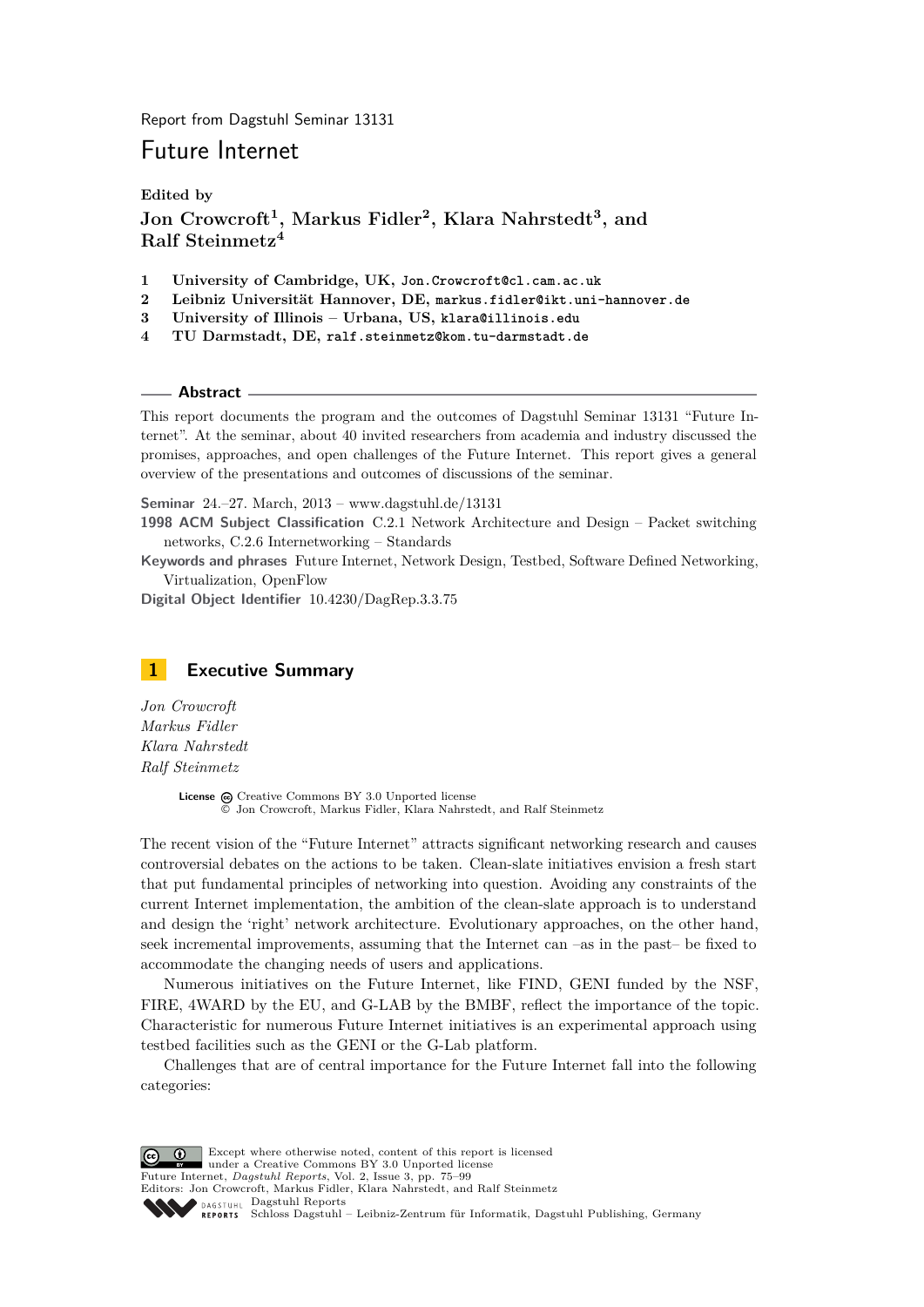- **Network design:** computer networks and the Internet obey certain architectural guidelines that reflect experience gained in the art of network design, such as layered reference models or the Internet end-to-end argument. While these principles are backed up by the success of the Internet, it has to be noted that the network exhibits major architectural restrictions, e.g., regarding mobility, security, and quality of service. Computer networking as a relatively young field of research can benefit significantly from architectural reconsiderations that are initiated by clean-slate initiatives. While today, network theory is largely descriptive, this Dagstuhl seminar investigated the potentialities of a prescriptive network theory, which could justify a methodical rule/equation-based approach for the design of future networks.
- **Virtualization:** the virtualization paradigm revolutionized the use of computers and data centers, where the flexibility and mobility of virtual machines offers tremendous potential, posing, however, significant new challenges for networking. On the other hand, the virtualization paradigm has already many applications in networking, e.g., in virtual private networks or overlay networks. Currently, virtualization finds its way into network components, e.g., routers, itself, where the decoupling of logical entities from the physical substrate enables major innovations, e.g., concurrent (possibly post-IP) networks, infrastructure as a service, redundant shadow configurations, in network management, and in energy efficiency. Furthermore, the provisioning of service-oriented virtual networks across multiple infrastructure providers creates the need for separation between the network operations and the physical infrastructure. This is expected to change the way that virtual networks are managed, debugged, and operated. The Dagstuhl seminar contrasted different approaches to network virtualization and investigated their applications.
- **Experimental research:** the Internet standardization process relies on running code and real world verification. An essential prerequisite for the transfer of research results is building of large scale testbed networks. These are frequently implemented as virtual, Software Defined Networks that run concurrently to a production network using the same hardware. The Dagstuhl seminar revisited the experimental approach and gathered lessons learned and best practices.

During the seminar, we discussed and (partly) answered the following questions:

- **Is a prescriptive network theory feasible?** Today, network research is largely descriptive, e.g., there exist methods and tools to model communication networks and protocols, to analyze their performance, or to verify their correctness. The design of new networks, however, lacks a prescriptive network theory that provides necessary rules and equations that specify how a network for a given purpose has to be built. Instead, network design relies heavily on previous experience and best practices frequently resulting in incremental works. In contrast, the clean-slate Future Internet approach seeks to build a new Internet architecture from scratch. In this case the design space is entirely open requiring decisions regarding functional and non-functional aspects, e.g.,
	- Where to implement reliable/unreliable and connectionless/connection-oriented?
	- Where (end systems or network) and in which layer to keep state information?
	- $\blacksquare$  Where and how to achieve security, quality of service, and dependability?
	- $\blacksquare$  How to split locators and identifiers?
	- Given the examples above, we discussed:
	- $\blacksquare$  How can a prescriptive approach to network theory be formulated?
	- What are the perspectives and the fundamental limits of the candidate approaches?
	- What are the prospects of the approach if successful?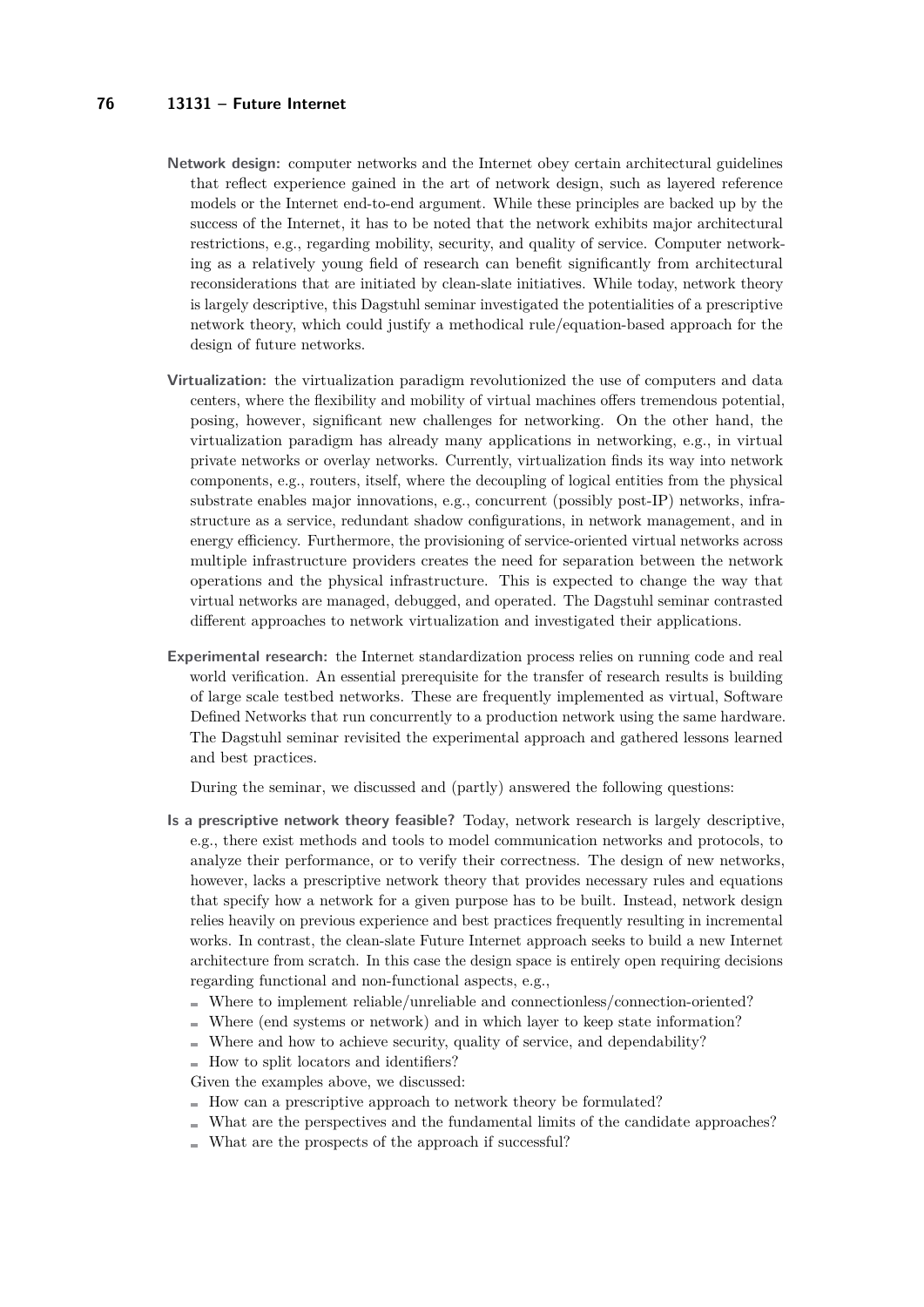- **Which insights can the experimental, testbed-based approach reveal?** Many approaches to the Future Internet are experimentally driven and centered around a testbed that ideally if successful becomes the first running prototype of the Future Internet. Clearly, testbeds are indispensable to implement running code as a proof-of-concept, whereas their use for understanding networking and for establishing new principles and paradigms can be debated. In the seminar we elaborated on this question to provide answers to:
	- Which insights can be expected?
	- Which exemplary fundamental insights did emerge from testbeds?
	- For which use cases are testbeds meaningful, e.g., to engineer details, to approach concepts weakly understood, to understand the impact of users, etc.?
	- $\blacksquare$  How should a testbed platform look like, which properties must be provided?
	- $\blacksquare$  How can testbeds be benchmarked to achieve comparability and validity?
- **What are the challenges for wide-area service-oriented virtual networks?** The virtualization paradigm gained a lot of attention in networking as it provides numerous useful applications and promises to solve a number of important issues, such as the gradual deployment of new networking solutions in parallel to a running production network. Considering existing networking technologies, it becomes apparent that virtual networks and virtual network components are already being used in a multitude of different ways and in different layers, e.g., Virtual LANs (VLANs), Virtual Private Networks (VPNs), the Virtual Router Redundancy Protocol (VRRP), or in form of overlay networks to name a few. Furthermore, the abundance of resources offered by commodity hardware can turn it into a powerful and highly programmable platform for packet processing and forwarding. The virtualization of such programmable network elements can provide network slices which are highly customized for particular network services and applications. The topics that were discussed at the seminar include:
	- Resource discovery and provisioning of virtual networks across multiple domains, given that infrastructure providers will not be willing to expose their topology, resource information and peering relationships to third-parties;
	- Virtualization of network components (e.g., resource allocation, isolation issues);
	- Scaling of virtual resources to meet variable service demand;  $\mathbb{R}^2$
	- Use cases of network virtualization.

This report provides an overview of the talks that were given during the seminar. Also, the seminar comprised a one minute madness session for introduction and for statements on the Future Internet, a breakout session for group work on the topic of prescriptive network theory, as well as podium discussions on experimentally driven research and on the use cases of SDN. The discussions, viewpoints, and results that were obtained are also summarized in the sequel.

We would like to thank all presenters, scribes, and participants for their contributions and lively discussions. Particular thanks go to the team of Schloss Dagstuhl for their excellent organization and support. We also would like to thank Anil Madhavapeddy for his feedback and comments on SDN.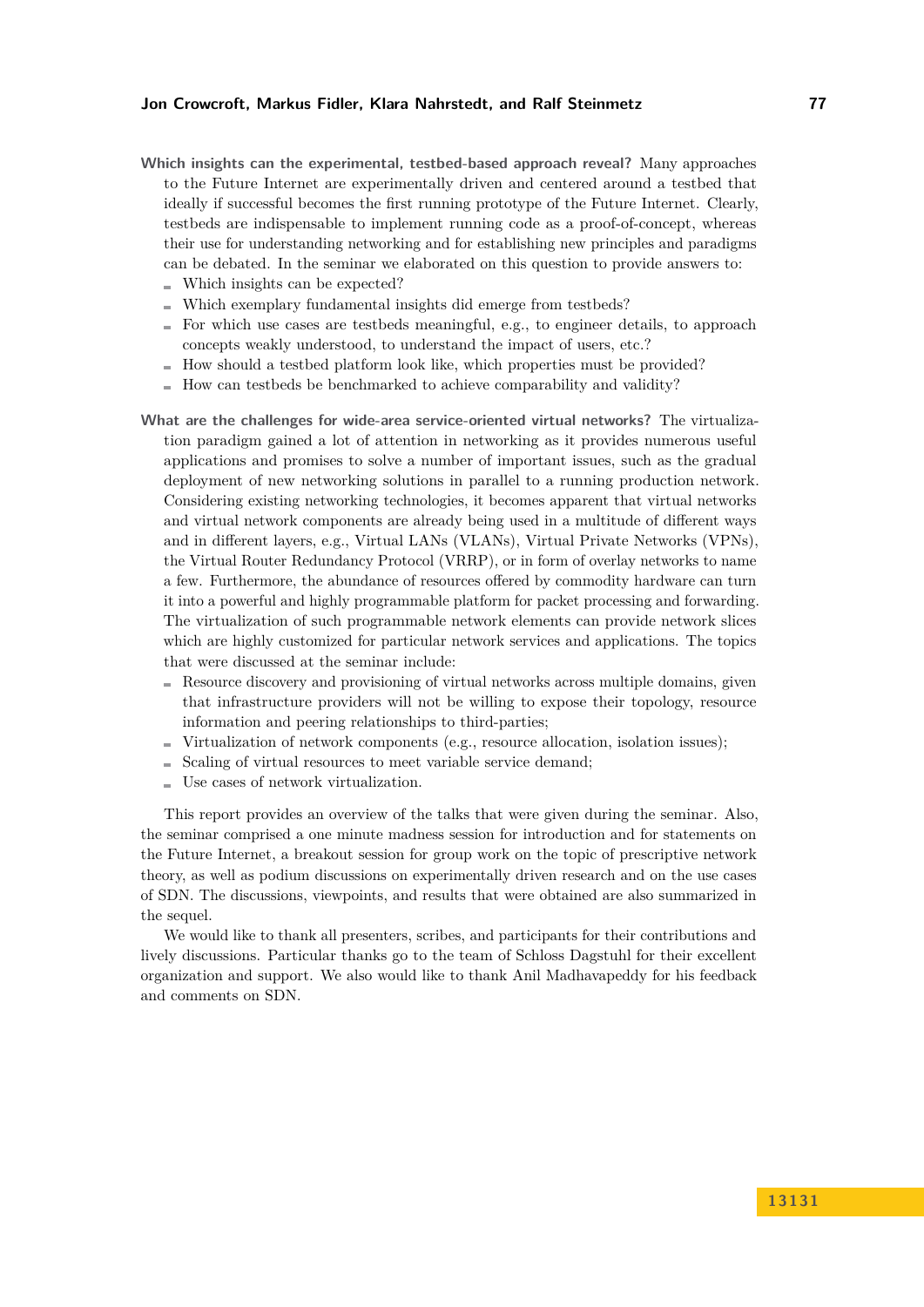# **2 Table of Contents**

| <b>Executive Summary</b><br>Jon Crowcroft, Markus Fidler, Klara Nahrstedt, and Ralf Steinmetz 75                                                                                 |      |  |  |
|----------------------------------------------------------------------------------------------------------------------------------------------------------------------------------|------|--|--|
| <b>Overview of Talks</b>                                                                                                                                                         |      |  |  |
| Prescriptive Network Theories                                                                                                                                                    |      |  |  |
| Introduction to Prescriptive Network Theory                                                                                                                                      |      |  |  |
| Software-Defined Networking: Challenges and Opportunities                                                                                                                        |      |  |  |
| <provoke>Research Testbeds Considered Harmful</provoke>                                                                                                                          | 81   |  |  |
| Wide-Area Distributed System Deployments Yield Fundamental Insights                                                                                                              | 81   |  |  |
| A Formal Model for Network Communication Mechanisms                                                                                                                              | 82   |  |  |
| Opportunities and Challenges for Software Defined Network Systems                                                                                                                | 82   |  |  |
| Automatic Energy Efficiency Management of Data Center Servers Operated in Hot<br>and Cold Standby with DVDS                                                                      | 83   |  |  |
| Experimentally driven Networking Research                                                                                                                                        | 84   |  |  |
| SDN++: Beyond Programmable Plumbing                                                                                                                                              | 84   |  |  |
| Congestion Exposure $(ConEx) - An Experimental Protocol for the Future Internet$<br>Michael Menth $\ldots \ldots \ldots \ldots \ldots \ldots \ldots \ldots \ldots \ldots \ldots$ | 84   |  |  |
| A Virtual Environment for Distributed Systems Research                                                                                                                           | 85   |  |  |
| Software-defined Networks for Distributed Interactive Multimedia Environments                                                                                                    | - 85 |  |  |
| Towards Wide-Area Network Virtualization                                                                                                                                         |      |  |  |
| The NEBULA Future Internet Architecture                                                                                                                                          |      |  |  |
| Multi-Mechanism Adaptation for the Future Internet - MAKI                                                                                                                        | 87   |  |  |
| Some Reflections on Experimentally driven Research and Testbeds in Future Net-<br>work Research                                                                                  |      |  |  |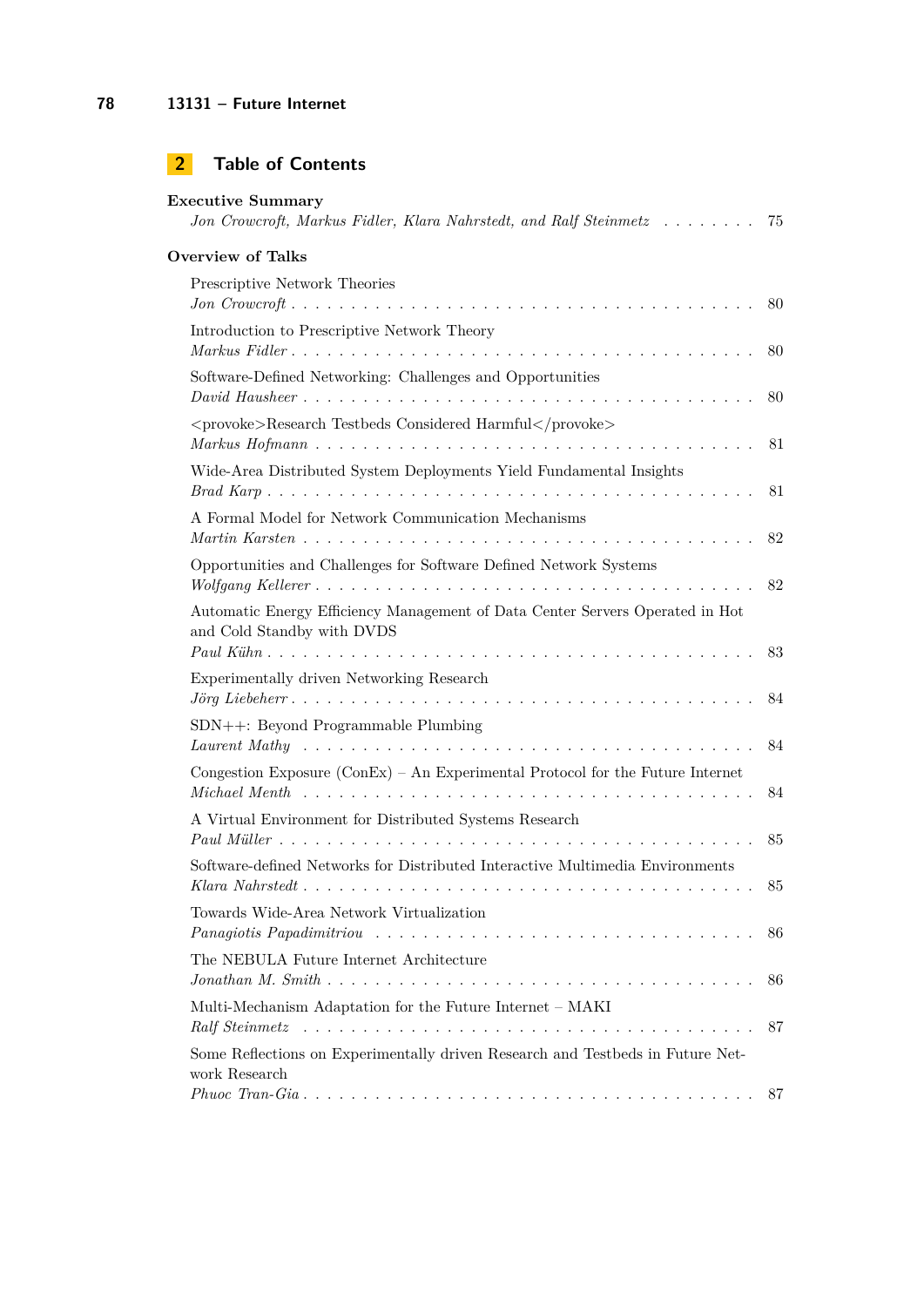| Overlay Networks as Innovation Engines        |  |
|-----------------------------------------------|--|
| Working Groups on Prescriptive Network Theory |  |
| Group A                                       |  |
| Group B                                       |  |
| Group C                                       |  |
| Group D                                       |  |
| Group E                                       |  |
| Podium Discussions                            |  |
| Experimentally driven research                |  |
| Use cases of SDN                              |  |
|                                               |  |
|                                               |  |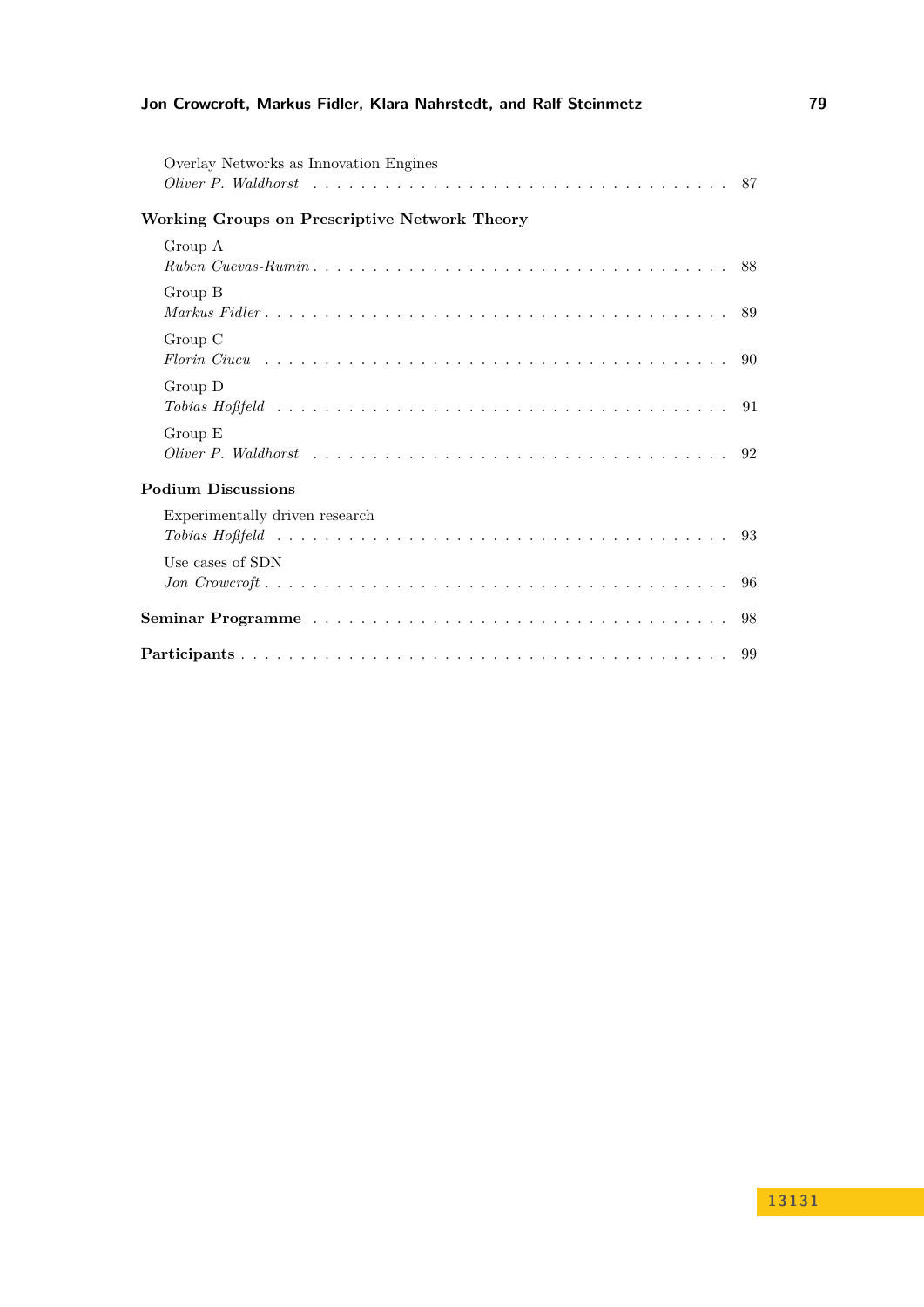<span id="page-5-0"></span>

# <span id="page-5-1"></span>**3.1 Prescriptive Network Theories**

*Jon Crowcroft (University of Cambridge, UK)*

License  $\textcircled{c}$  [Creative Commons BY 3.0 Unported](http://creativecommons.org/licenses/by/3.0/) license © [Jon Crowcroft](#page-5-1)

We have many descriptive theories which help us with the design process for future networks, but mostly they work as descriptive or analytic tools rather than generative systems.

What we want is some way to feed in some constraints and out comes a prescription for a network architecture – we can then fire up the traditional tools (graph theory, queueing theory, control theory, etc) on the various components, to get a more detailed understanding of how the system will operate.

Key ideas that might go into such a theory come from the work by John Doyle on Highly Optimised Tolerant systems, and in particular, a recent idea on "Constraints that deconstrain", such as the choice of the lowest common denominator in the layered architecture of the Internet as the waist of the hour glass. And the use of unstructured addresses in the original choice of how IP destinations (and sources) might be interpreted.

How could we embed such ideas in a generative theory?

## <span id="page-5-2"></span>**3.2 Introduction to Prescriptive Network Theory**

*Markus Fidler (Leibniz Universität Hannover, DE)*

License  $\textcircled{c}$  [Creative Commons BY 3.0 Unported](http://creativecommons.org/licenses/by/3.0/) license © [Markus Fidler](#page-5-2)

The term 'prescriptive network theory' is not commonly used and it may be the lack of such a theory that explains fundamental uncertainties in network design. A prescriptive theory, as opposed to a descriptive theory, is concerned with what should be, rather than with what is. Prescriptive theories are often viewed as high-level guidelines or rules, e.g., for the design of systems. Formally, a prescriptive theory is axiomatic. As such, it is a framework to derive certain conclusions, yet, it cannot be proven in itself. This presentation gives an introduction to the topic and raises a number of fundamental questions for group work discussion.

### <span id="page-5-3"></span>**3.3 Software-Defined Networking: Challenges and Opportunities**

*David Hausheer (TU Darmstadt, DE)*

License  $\bigcirc$  [Creative Commons BY 3.0 Unported](http://creativecommons.org/licenses/by/3.0/) license © [David Hausheer](#page-5-3) **Main reference** [D. Hausheer, A. Parekh, J.C. Walrand, G. Schwartz, "Towards a compelling new Internet](http://dx.doi.org/10.1109/INM.2011.5990569) [platform," Integrated Network Management 2011:1224–1227.](http://dx.doi.org/10.1109/INM.2011.5990569) **URL** <http://dx.doi.org/10.1109/INM.2011.5990569>

One of the biggest challenges related to the Future Internet in general and Software-Defined Networking (SDN) more specifically, is that the current Internet architecture is ossified, i.e. it can hardly be changed. New protocols to improve security, QoS, or mobility rarely get deployed across administrative boundaries. Moreover, fundamental problems of coordination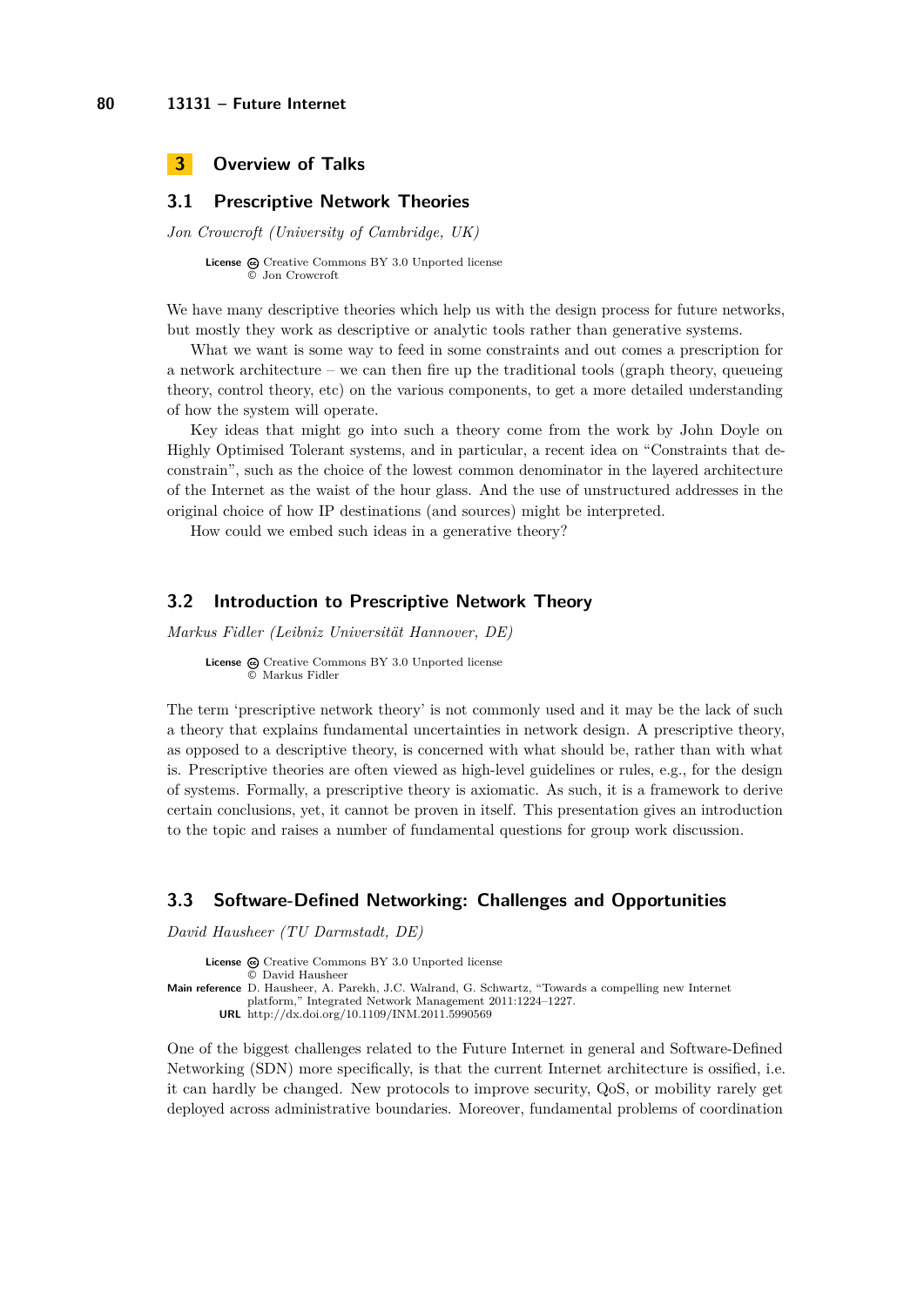among providers lead to implementation within a single domain only. Such issues include interoperability of network elements, resolve conflicts of interest, and revenue sharing. SDN as a new technology will face the same challenges, i.e. a major problem will be to support deployment of SDN across multiple domains. This requires amongst other issues a "East/West"-SDN-Controller Interface to address coordination problems among multiple providers.

## <span id="page-6-0"></span>**3.4** *<***provoke***>***Research Testbeds Considered Harmful***<***/provoke***>*

*Markus Hofmann (Alcatel-Lucent Bell Labs – Holmdel, US)*

License  $\bigcirc$  [Creative Commons BY 3.0 Unported](http://creativecommons.org/licenses/by/3.0/) license © [Markus Hofmann](#page-6-0)

The best research solves the best problems. To find the best problems, look within the known wide-spread or large-scale problems. Almost everyone will know about the high-level problem; it is the successful researcher who looks at the details to find a game-changing specific problem whose solution leads to a breakthrough.

In our profession, many of the best problems become apparent only when a system has been deployed for large-scale use. For example, it is hard to predict the creativity of hackers in a lab behind closed doors. Scalability issues often become apparent only after millions or billions of users adopt a solution and start relying on it for their daily life. Cost effectiveness – often one of the hardest problems, often leading to exciting inventions – raises in importance when commercial deployments are being considered. Resiliency of a network is non-trivial to determine on a whiteboard or even in a lab. How do the various components that make up a network react to dirt, dust, extreme temperatures? Will they hold up? Will we have to design the system differently? All these questions have to be addressed when designing networks for the real-world. They are some of the hardest problems to solve.

As such, experimental research, running code, and large-scale tests are key ingredients to making progress, having real impact, being relevant. While lab experiments provide initial insights into the feasibility of an approach, they rarely can address questions around scalability and resiliency. As a result, we often set-up larger-scale overlay testbeds that run as kind of a virtual network on top of production networks.

Using examples from earlier work with experimental overlay testbeds and real-life production networks, this talk will address the need for experimental research but also discuss the challenges and shortcomings of overlay-based approaches.

# <span id="page-6-1"></span>**3.5 Wide-Area Distributed System Deployments Yield Fundamental Insights**

*Brad Karp (University College London, UK)*

**License**  $\textcircled{e}$  [Creative Commons BY 3.0 Unported](http://creativecommons.org/licenses/by/3.0/) license © [Brad Karp](#page-6-1)

The first decade of the new millennium saw a burst of concentrated research activity on wide-area distributed systems: the handful of core Distributed Hash Table (DHT) designs; a rich set of applications built atop DHTs; peer-to-peer file sharing schemes such as BitTorrent; distributed network measurement services such as iPlane and Hubble; and content distribution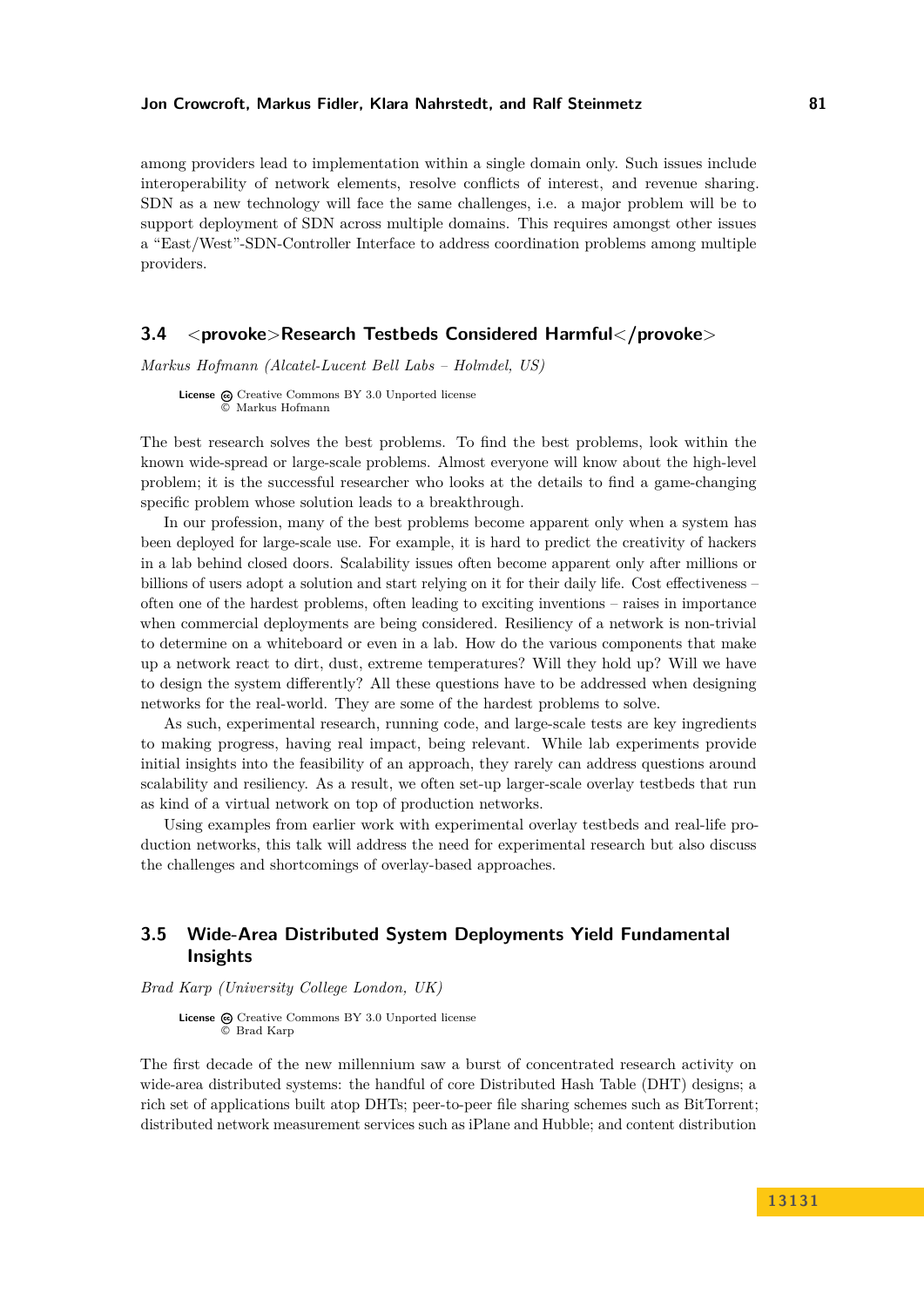and caching systems like Coral, CoDeeN, and CoBlitz. While it was clearly "fashionable" to do research on these topics during this period (especially in the DHT and P2P area), I believe another factor contributed to this explosion in activity: the widespread availability of wide-area testbeds like PlanetLab and RON.

In this talk, I will briefly review my experience (particularly with the OpenDHT DHT service, which ran on PlanetLab and was publicly accessible between 2004 and 2009) and that of others deploying systems on wide-area testbeds. It is rare for publications in the systems area to describe which aspects of a problem definition or design were motivated by deployment experience in the wide area. That paucity of examples in the literature shouldn't be confused with testbeds' not leading researchers to such fundamental insights, however. The thesis I will present in this talk is that experience deploying distributed systems on wide-area testbeds routinely leads to fundamental insights of research significance, as measured in new problem definitions and algorithmic solutions to those problems.

## <span id="page-7-0"></span>**3.6 A Formal Model for Network Communication Mechanisms**

*Martin Karsten (University of Waterloo, CA)*

License  $\textcircled{c}$  [Creative Commons BY 3.0 Unported](http://creativecommons.org/licenses/by/3.0/) license © [Martin Karsten](#page-7-0) **Joint work of** Karsten, Martin; Keshav, S.; Prasad, Sanjiva; Beg, Mirza **Main reference** [M. Karsten, S. Keshav, S. Prasad, M. Beg, "An axiomatic basis for communication," in Proc. of](http://dx.doi.org/10.1145/1282380.1282405) [the 2007 Conf. on Applications, Technologies, Architectures, and Protocols for Computer](http://dx.doi.org/10.1145/1282380.1282405) [Communications \(SIGCOMM'07\), pp. 217–228, ACM, 2007.](http://dx.doi.org/10.1145/1282380.1282405) **URL** <http://dx.doi.org/10.1145/1282380.1282405>

In 2007, a group of collaborators and I presented a paper at the Sigcomm conference that introduced an axiomatic description of network communication. While we have continually received very positive feedback about this work, the ACM digital library shows only 5 proper citations almost 6 years later and in general, there seems to be very little directly related work. Other formal models are typically concerned with more specific problem areas and protocols, such as BGP-style routing. At the same time, it has been surprisingly difficult (for me) to evolve the original communication model into a complete yet simple language that offers tangible benefits. In this talk, I will present recent progress in designing such a formal model/language for basic network communication mechanisms. More importantly, I want to use the opportunity to have a discussion about the usefulness and feasibility of this approach.

# <span id="page-7-1"></span>**3.7 Opportunities and Challenges for Software Defined Network Systems**

*Wolfgang Kellerer (TU München, DE)*

**License** @ [Creative Commons BY 3.0 Unported](http://creativecommons.org/licenses/by/3.0/) license © [Wolfgang Kellerer](#page-7-1)

Whereas the Internet has emerged to an economic factor for industries across all disciplines of our information society, its current system architecture fails to support such emerging application requirements in a flexible and dynamic way. In this respect, Software Defined Networking (SDN) marks a fundamental paradigm shift in information and communication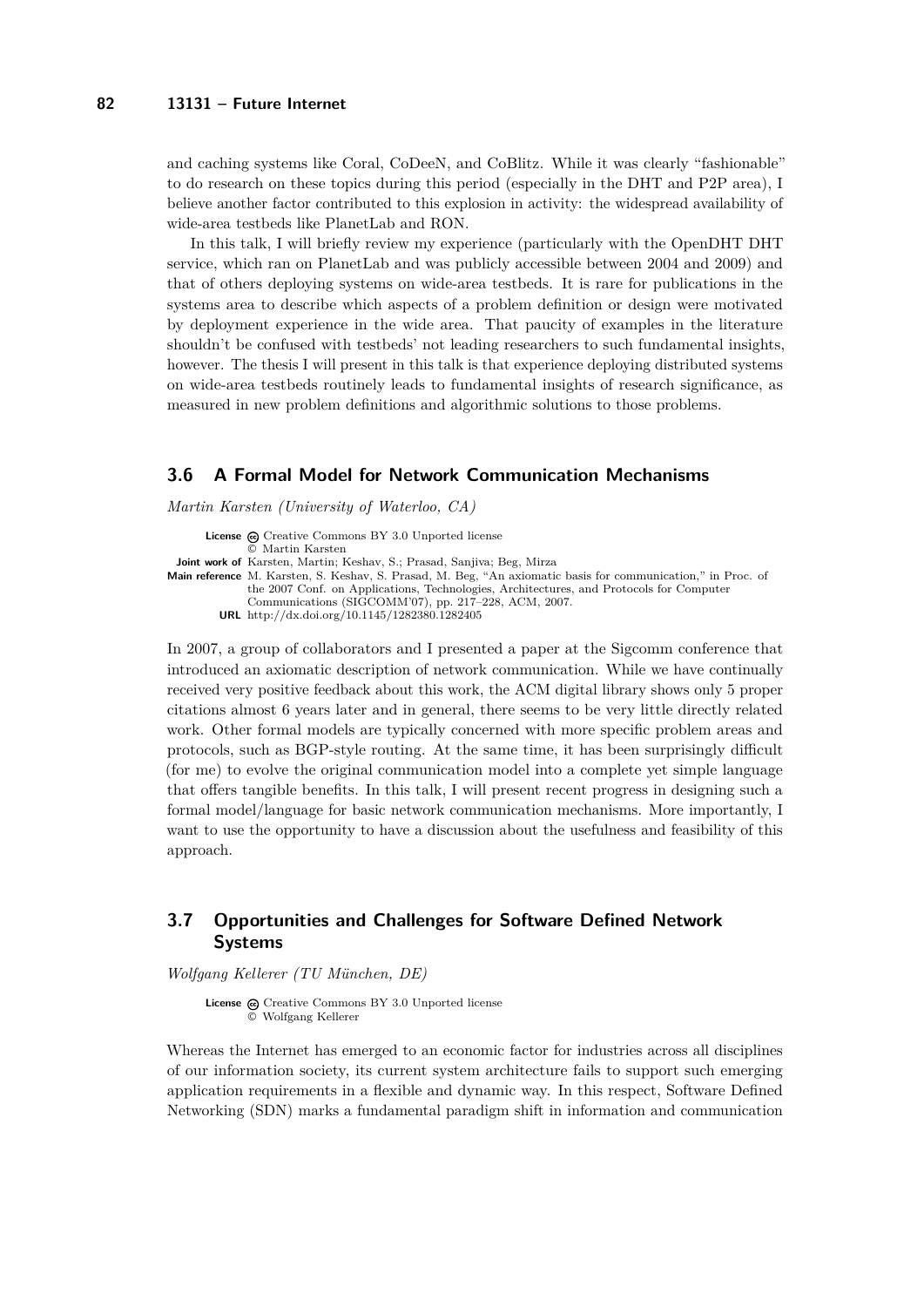networking technology. It introduces an open interface between network hardware realizing data forwarding and the corresponding control software overcoming several limitations of current network architectures. The SDN concept allows for the first time to implement a completely dynamic control of communication networks. Forwarding rules are pushed in runtime from a logically-centralized external control entity to the distributed network hardware. From a network programming point of view, this mechanism allows to adapt the communication infrastructure flexibly and rapidly with respect to changing service demand created by the users of the network. Moreover, the concept of SDN is not limited to the basic switches and routers, but can be viewed as a general concept to increase flexibility and dynamic adaptation in communication networks spanning all network infrastruture including servers and storage.

This presentation reviews the opportunities provided by SDN addressing not only the SDN controller southbound interface (e.g. OpenFlow), but, in particular, the northbound interface towards support for network system applications of heterogeneous application domains. Standardization has already started and many network enterprises expect SDN to solve all problems they have with the Internet. In fact, however, in many respects SDN research is still at its initial research phase with many basic challenges to be resolved.

# <span id="page-8-0"></span>**3.8 Automatic Energy Efficiency Management of Data Center Servers Operated in Hot and Cold Standby with DVDS**

*Paul Kühn (Univ. Stuttgart, DE)*

**License**  $\odot$  [Creative Commons BY 3.0 Unported](http://creativecommons.org/licenses/by/3.0/) license © [Paul Kühn](#page-8-0)

The operation of large Data Centers with thousands of servers is very costly in terms of energy consumption and cooling requirements. Distributed Data Centers will play a major role in the future Internet for Content Distribution and as Service Delivery Platforms, also known as Cloud Networks. Energy efficiency and cloud network performance are largely reciprocal to each other and have to be optimally managed to save energy costs at one hand and to meet Service Level Agreements (SLA) in terms of throughput and delay at the other hand. Moreover, volatile service requests need a careful load balancing by process/data migration between the distributed Data Centers causing additional costs for data replication and communications. The participating components span a wide field for the management of Distributed Data Centers.

In this contribution a generalized model for resource management of Data Center servers is presented which allows an automatic server consolidation by a load-dependent control of server activations/deactivations using multi-parallel hystereses thresholds, cold and hot server standby, and Dynamic Voltage and Frequency Scaling (DVFS). For the analysis of energy efficiency and performance a multi-server queuing model is defined which is controlled by a Finite State Machine (FSM) and a two-dimensional system state variable which allows for an automatic adaptation to the current system load. The FSM is constructed such that all requirements of the above stated functionalities can be considered and influenced by proper parameterization.

The model can be analysed exactly under Markovian traffic assumptions from which all relevant performance and energy efficiency metrics can be derived. The focus of the presentation is drawn mainly to numerical results for various parametric studies which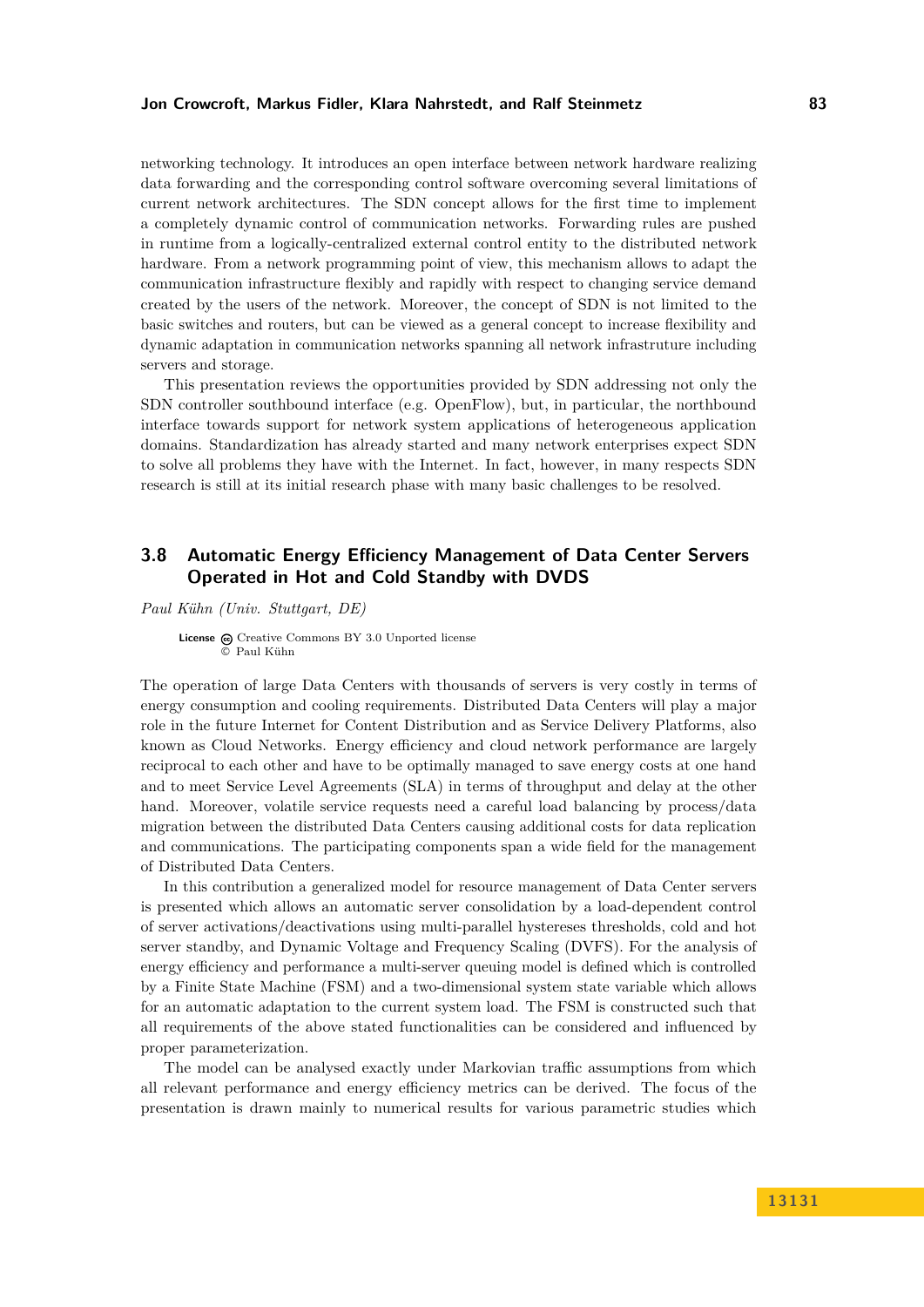demonstrate the usefulness of the modeling approach with respect to Data Center Management and shows the tradeoff between the conflicting aims of Energy Efficiency and Performance. The mathematical methodology will be reported in more detail in a forthcoming publication.

An outlook is given to current work on the management of Distributed Data Centers within a Cloud Network operating on the current load or on system-state based process migration between the Data Centers which is controlled by a mapping of virtualized servers on the physical server resources for load balancing maintaing SLA agreements.

## <span id="page-9-0"></span>**3.9 Experimentally driven Networking Research**

*Jörg Liebeherr (University of Toronto, CA)*

**License** @ [Creative Commons BY 3.0 Unported](http://creativecommons.org/licenses/by/3.0/) license © [Jörg Liebeherr](#page-9-0)

Experiments in experimental networking research often follow an engineering design process rather than the classical scientific experiment approach. The different discovery process which involves (in-)validating the realization of a design, as opposed the rejecting/accepting of a hypothesis puts different requirements on experiments. The talk reviews challenges and risks of experiments in the engineering design discovery process.

### <span id="page-9-1"></span>**3.10 SDN++: Beyond Programmable Plumbing**

*Laurent Mathy (University of Liège, BE)*

License  $\textcircled{c}$  [Creative Commons BY 3.0 Unported](http://creativecommons.org/licenses/by/3.0/) license © [Laurent Mathy](#page-9-1)

SDN, as exemplified by OpenFlow, has focused on control plane programmability. While this is a tremendous step forward towards greater networking application flexibility as well as network virtualization, much can also be gained from data plane programmability. This talk explores some whys and hows in this context.

# <span id="page-9-2"></span>**3.11 Congestion Exposure (ConEx) – An Experimental Protocol for the Future Internet**

*Michael Menth (Univ. Tübingen, DE)*

License  $\odot$  [Creative Commons BY 3.0 Unported](http://creativecommons.org/licenses/by/3.0/) license © [Michael Menth](#page-9-2)

The congestion and delay experienced in the Internet is often caused by a small fraction of heavy users that overuse limited shared resources. Internet Service Providers (ISPs) counteract with measures that are costly or not very effective, impose unnecessary restrictions, or violate network neutrality. This calls for novel congestion management solutions that need input about the congestion state of the network. The IETF is currently developing the Congestion Exposure (ConEx) protocol that reveals the congestion caused by a flow to all nodes on its path. Intermediate boxes may leverage that information for novel congestion management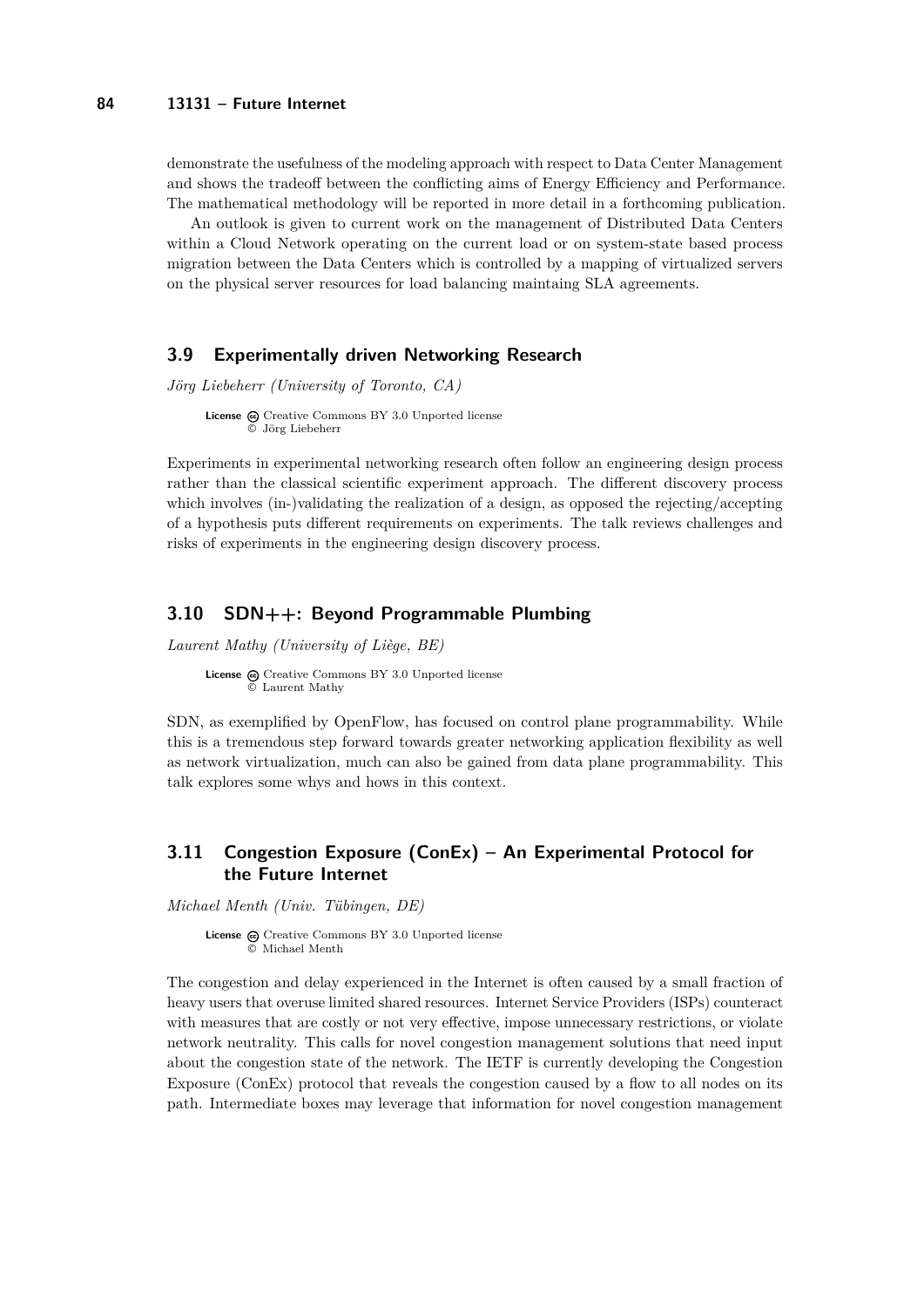approaches. The talk explains how congestion exposure works, gives example for its use, and illustrates ConEx-based congestion policing in more detail.

### <span id="page-10-0"></span>**3.12 A Virtual Environment for Distributed Systems Research**

*Paul Müller (TU Kaiserslautern, DE)*

License  $\bigcirc$  [Creative Commons BY 3.0 Unported](http://creativecommons.org/licenses/by/3.0/) license © [Paul Müller](#page-10-0) **Joint work of** Mueller, Paul; Cappos, Justin; Schwerdel, Dennis

Networks and distributed systems are an important field of research. To enable experimental research in this field we propose to build a virtual research environment for distributed systems. It should support researchers from various branches of science who investigate distributed systems by providing a virtual environment for their research. With the topology management tool (ToMaTo), a flexible and efficient networking testbed has been built that can be used as a core for the proposed research enviroment. Using various virtualization technologies, ToMaTo is able to provide realistic components that can run real-world software as well as lightweight components that can be used to analyze algorithms at large scale. This paper describes how an additional virtualization technology from the Seattle testbed has been added to ToMaTo to allow even larger experiments with distributed algorithms.

## <span id="page-10-1"></span>**3.13 Software-defined Networks for Distributed Interactive Multimedia Environments**

*Klara Nahrstedt (University of Illinois – Urbana, US)*

**License**  $\textcircled{e}$  [Creative Commons BY 3.0 Unported](http://creativecommons.org/licenses/by/3.0/) license © [Klara Nahrstedt](#page-10-1) **Joint work of** Nahrstedt, Klara; Ahsan Arefin; Raoul Rivas **Main reference** [A. Arefin, R. Rivas, R. Tabassum, K. Nahrstedt, OpenSession, "Cross-layer Multi-stream](https://www.ideals.illinois.edu/handle/2142/43348) [Management Protocol for Interactive 3D Teleimmersion," Technical Report, University of Illinois at](https://www.ideals.illinois.edu/handle/2142/43348) [Urbana-Champaign, 2013.](https://www.ideals.illinois.edu/handle/2142/43348) **URL** <https://www.ideals.illinois.edu/handle/2142/43348>

New Distributed Interactive Multimedia Environments (DIMEs) such as 3D teleimmersive environments are emerging, consisting of multiple 3D video streams, audio, graphics and other sensory information to connect geographically distributed users into a joint virtual space for virtual interaction and remote collaboration. These DIMEs have a very large demand on bandwidth/CPU resources and tight delay requirements for enabling interactivity. Multi-stream, multi-modality and multi-view requirements add to the complexity of the DIME's application model. In the past couple of years, these types of environments have been using extensively the underlying Best Effort Internet infrastructure with bandwidth and delay-aware overlay session-based protocols since underlying IP-based protocols and frameworks such as RSVP/IntServ, DiffServ, or MPLS technologies have not been easily accessible for distributed interactive multimedia application developers (e.g., multiplayer gaming, video-conferencing developers). With Software-Defined Networks (SDN) and their Open Flow implementation, an opportunity emerges for DIME developers to have a much stronger access to lower level protocol stack and QoS control over Internet networks, and hence coordinate the bandwidth and delay controls between session-based and IP-based protocols and layers. The question is 'How' one achieves this cross-layer SDN-DIME coordination and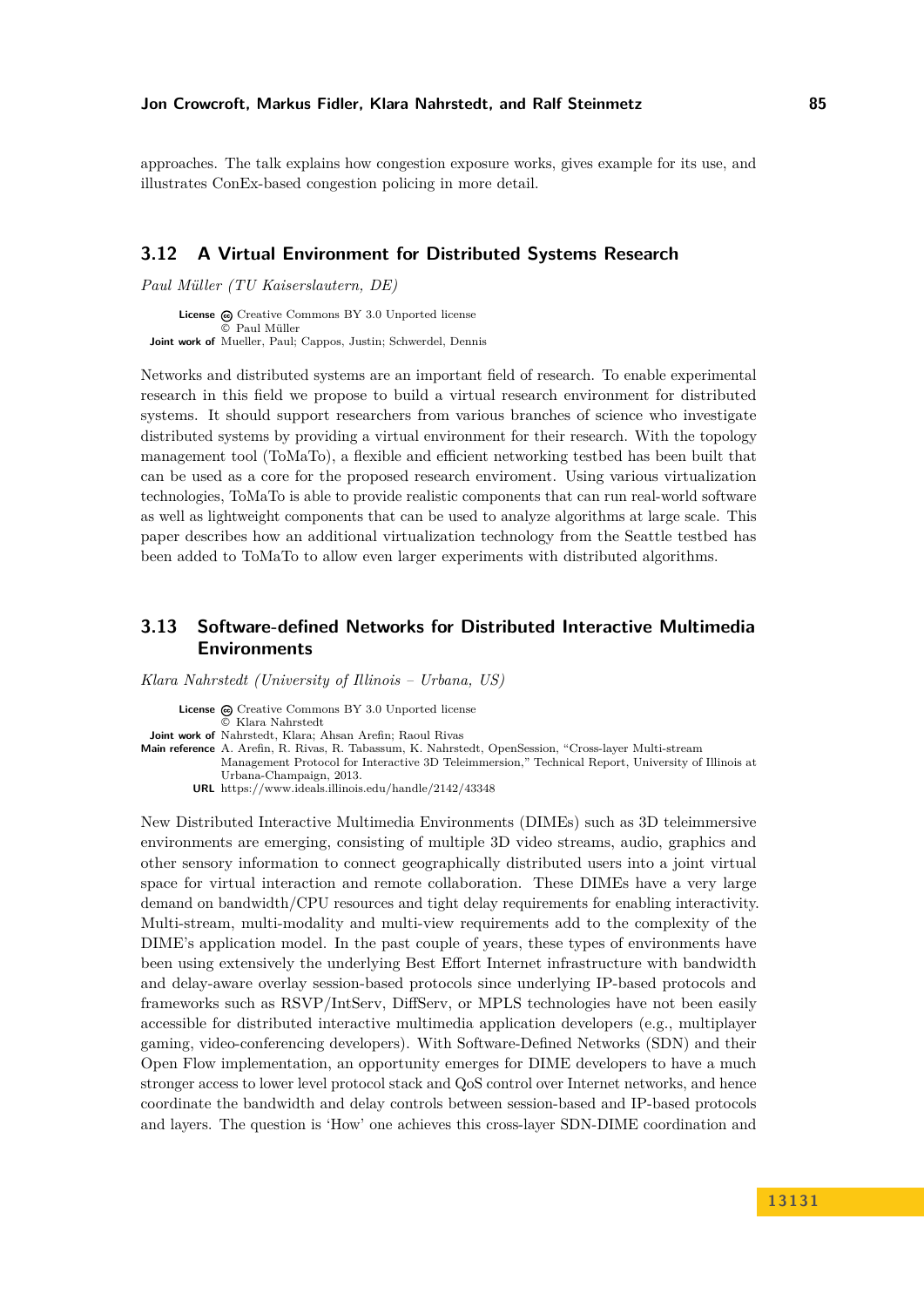control. In this talk, we will discuss challenges, problems and directions that we see as we explore cross-layer SDN-DIME coordination and control issues in our TEEVE (Teleimmersion for Everybody) testbed.

#### <span id="page-11-0"></span>**3.14 Towards Wide-Area Network Virtualization**

*Panagiotis Papadimitriou (Leibniz Universität Hannover, DE)*

License  $\textcircled{c}$  [Creative Commons BY 3.0 Unported](http://creativecommons.org/licenses/by/3.0/) license

© [Panagiotis Papadimitriou](#page-11-0)

**Joint work of** Papadimitriou, Panagiotis; Dietrich, David; Rizk, Amr; Bozakov, Zdravko; Mathy, Laurent; Werle, Christoph; Bless, Roland

**Main reference** [D. Dietrich, A. Rizk, P. Papadimitriou, "Multi-Domain Virtual Network Embedding with Limited](D. Dietrich, A. Rizk, P. Papadimitriou, ``Multi-Domain Virtual Network Embedding with Limited Information Disclosure,) [Information Disclosure," IFIP Networking 2013.](D. Dietrich, A. Rizk, P. Papadimitriou, ``Multi-Domain Virtual Network Embedding with Limited Information Disclosure,)

The ever-increasing need to diversify the Internet has recently revived the interest in network virtualization. Most virtual network (VN) provisioning techniques assume a single administrative domain and, as such, the deployed VNs are limited to the geographic footprint of the substrate provider. To enable VN provisioning across multiple substrate providers, network virtualization architectures need to address the intricacies of inter-domain aspects, i.e., how to provision VNs with limited control and knowledge of any aspect of the physical infrastructure.

In this talk, we discuss the challenges of multi-provider VN provisioning and present a framework that circumvents the difficulty of VN embedding with limited information disclosure (LID) from substrate providers. We further present a technique for inter-domain virtual link setup based on NSIS.

Given the increasing interest in network programmability and control, we discuss the benefits and challenges of SDN virtualization. In this context, we outline the design of a distributed SDN hypervisor that facilitates the embedding, deployment, configuration and operation of virtual SDNs.

### <span id="page-11-1"></span>**3.15 The NEBULA Future Internet Architecture**

*Jonathan M. Smith (University of Pennsylvania, US)*

License  $\bigcirc$  [Creative Commons BY 3.0 Unported](http://creativecommons.org/licenses/by/3.0/) license © [Jonathan M. Smith](#page-11-1) **URL** <http://nebula.cis.upenn.edu>

The NEBULA Future Internet Architecture is a clean-slate design focused on secure and resilient networking to support cloud computing. It is designed to support applications that would be difficult or impossible today, such as cloud-based real-time control of medical devices. It is comprised of three parts: (1) NCORE, a core network interconnecting data centers; (2) NDP, a new data plane; and (3) NVENT, a new control plane. Two flavors of NDP have been implemented, Icing and TorIP. Icing uses cryptographic markers on each packet for policy enforcement. The proof of consent (PoC) is generated iff every network element agrees with the policy. This has been implemented and integrated with the RapidNet declarative networking system. TorIP ("Tor instead of IP") likewise requires receiver interest, but uses onion routing to defend against malicious ISPs. NEBULA is moving forward rapidly and is looking to deploy over the next two years.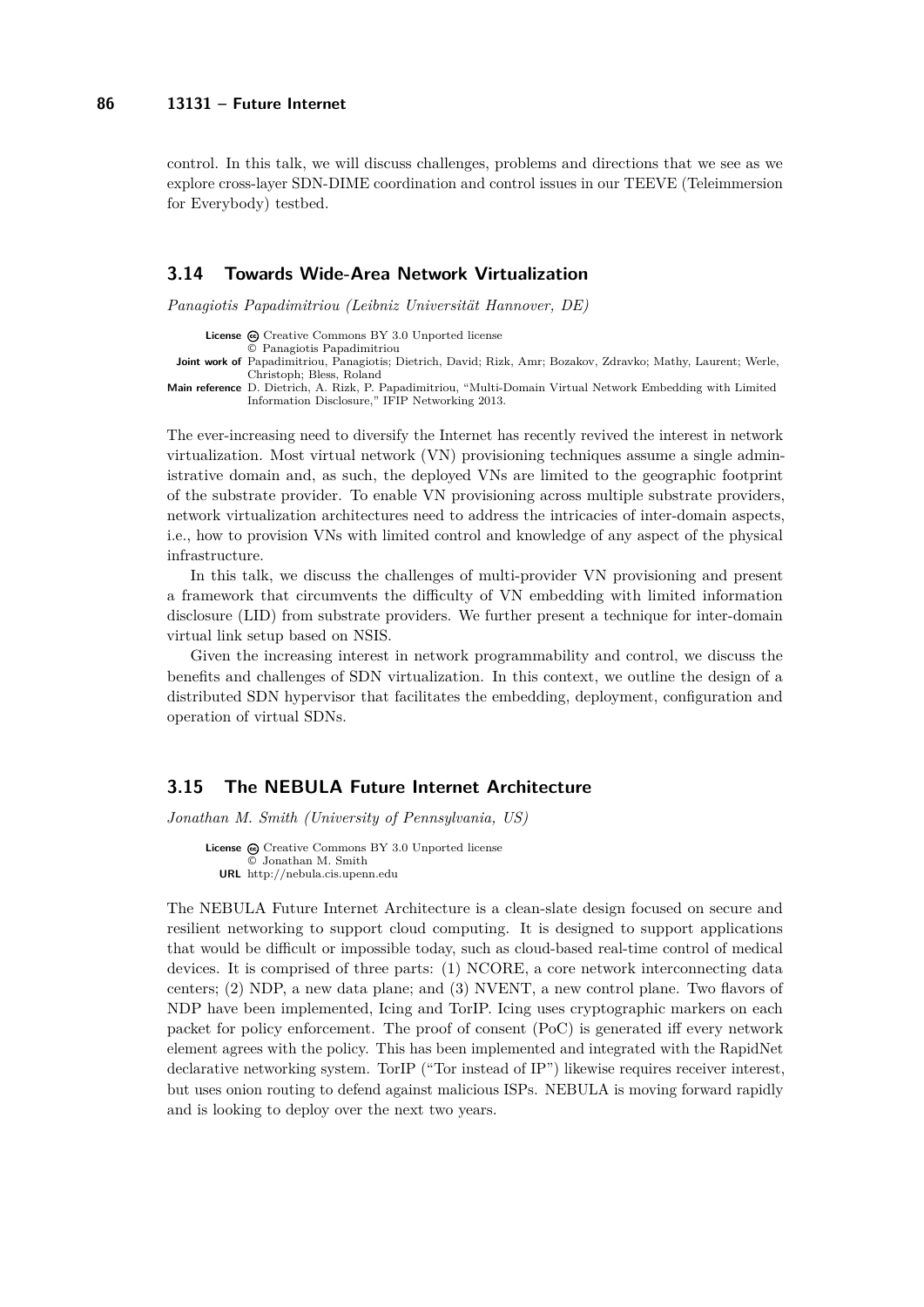## <span id="page-12-0"></span>**3.16 Multi-Mechanism Adaptation for the Future Internet – MAKI**

*Ralf Steinmetz (TU Darmstadt, DE)*

**License**  $\bigcirc$  [Creative Commons BY 3.0 Unported](http://creativecommons.org/licenses/by/3.0/) license  $\sum_{n=1}^{\infty}$  [Ralf Steinmetz](#page-12-0) **URL** <http://www.maki.tu-darmstadt.de>

The Collaborative Research Centre (CRC) MAKI (Multi-Mechanism-Adaption for the Future Internet) addresses this challenge. In particular, it investigates all kinds of mechanisms in communication systems, the adaptation, interaction, constant optimization, and evolution thereof. The term mechanism describes both, communication protocols and parts thereof – defining the functionality of communication systems – and the functional aspects of the distributed systems realized on top. We witness a constant development of novel mechanisms. Yet, mechanisms providing equivalent functionality under different conditions coexist, since an adaptation of legacy mechanisms to traffic conditions, bandwidth, etc. is limited. Particularly mobile usage induces highly fluctuating conditions, which would require the online adaptation of the communication system by means of transitions between functionally equivalent mechanisms – which is mostly impossible as of today. Interactions between mechanisms that jointly depend on each other are even more complex and require coordinated transitions in groups of equivalent mechanisms, so-called multi-mechanism adaptation.

# <span id="page-12-1"></span>**3.17 Some Reflections on Experimentally driven Research and Testbeds in Future Network Research**

*Phuoc Tran-Gia (Univ. Würzburg, DE)*

License  $\bigcirc$  [Creative Commons BY 3.0 Unported](http://creativecommons.org/licenses/by/3.0/) license © [Phuoc Tran-Gia](#page-12-1)

During the past decade we witness numerous activities towards next generation network. A huge portion of them deals with building generic testbeds and experimental platforms, with a number of experimental facilities initiated in several countries, e.g in the US, EU, Japan etc. The talk gives some reflections on the pros and cons of such ventures and concludes with a view on how the current development of test methodologies emerges.

## <span id="page-12-2"></span>**3.18 Overlay Networks as Innovation Engines**

*Oliver P. Waldhorst (KIT – Karlsruhe Institute of Technology, DE)*

License  $\textcircled{c}$  [Creative Commons BY 3.0 Unported](http://creativecommons.org/licenses/by/3.0/) license © [Oliver P. Waldhorst](#page-12-2) **Joint work of** Waldhorst, Oliver P.; Zitterbart, Martina

The current Internet architecture has proven to be quite stable due to the invariants imposed by IP. Innovations are mainly seen in new networking technologies on the lower layers and in applications, i.e., on the very bottom and top of the architecture, respectively. Nevertheless, novel applications on the one hand impose new requirements on the Internet, e.g., robustness, security, and mobility support, and call for sophisticated network services, e.g., group communication or in network data processing. On the other hand, applications have to be ready to be deployed on top of evolving networking technologies leading to potentially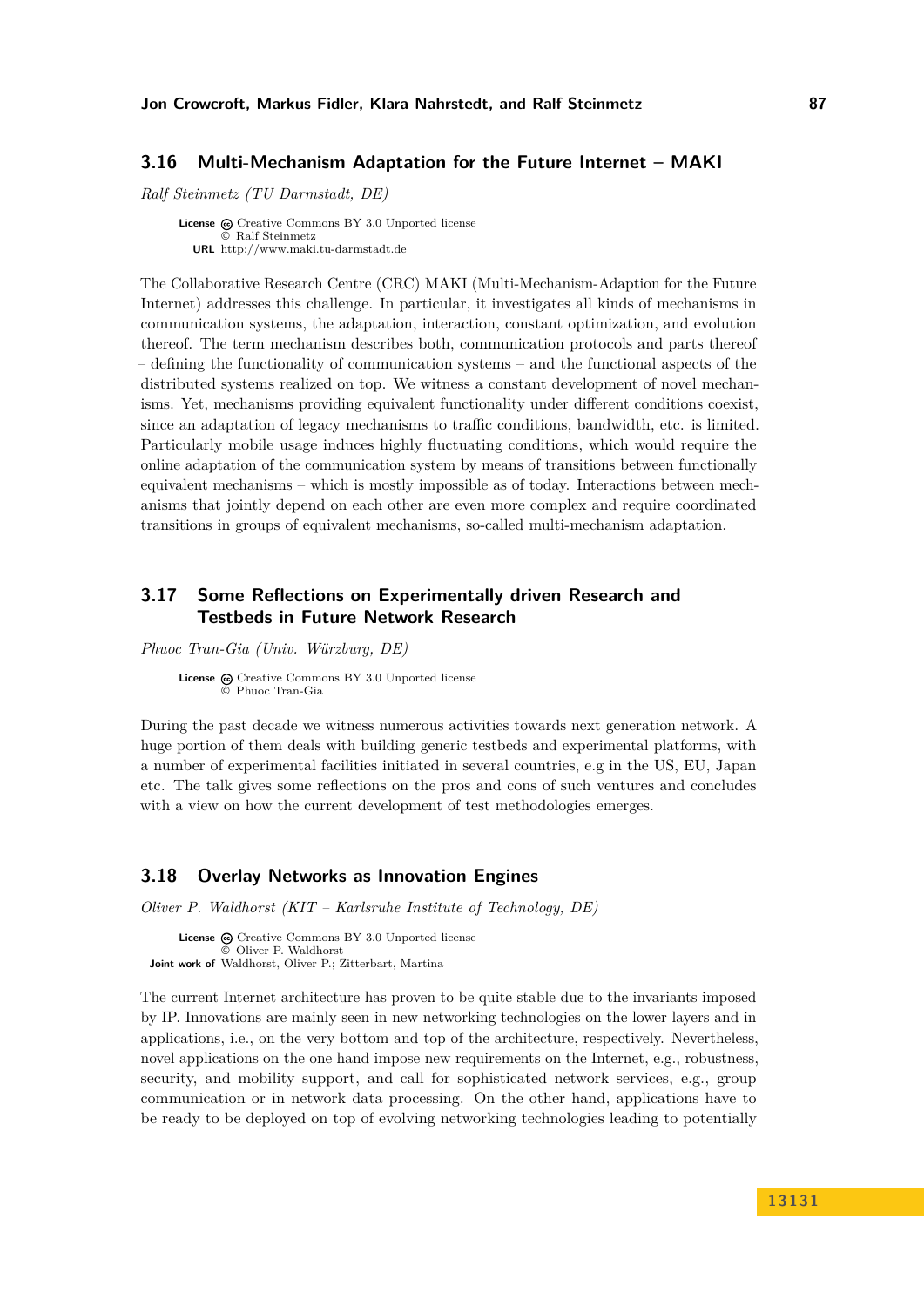very heterogeneous networks. In this talk, we argue that application layer overlay networks can support an application developer in coping with these challenges. We introduce the Spontaneous Virtual Networks (SpoVNet) architecture as an illustrating example. Beyond what has been achieved with overlays, we outline steps towards our vision of generating and deploying a networked application automatically from a high level specification.

## <span id="page-13-0"></span>**4 Working Groups on Prescriptive Network Theory**

## <span id="page-13-1"></span>**4.1 Group A**

*Ruben Cuevas-Rumin (Universidad Carlos III de Madrid, ES)*

License  $\bigcirc$  [Creative Commons BY 3.0 Unported](http://creativecommons.org/licenses/by/3.0/) license © [Ruben Cuevas-Rumin](#page-13-1)

**Joint work of** Bozakov, Zdravko; Crowcroft, Jon; Cuevas-Rumin, Ruben; de Meer, Hermann; Müller, Paul; Stingl, Dominik

The discussion focused on two main aspects:

First, we discussed what is the most appropriate approach to design a future Internet architecture. The research effort to define the future internet architecture should combine short and long term approaches. In particular, the short term approach is an evolutionary one that improves or extends the current architecture to address new requirements in the short term. It must take into account current technical as well as external (e.g., business model or polices) constrains. Instead, the long term approach should present a clean state design that should not consider current external constrains (e.g. the current business model of Content Providers may very well change in few years from now). Furthermore, the definition of a new architecture should come from a "new point of view". A possible "point of view" may be the Software Engineering discipline that provides more flexibility.

Second, we discussed few important requirements that need to be consider in the design of the future Internet Architecture:

- Privacy is a new requirement that has gained relevance in the last years associated to the 'boom' of OSNs. A future Internet architecture should be able to provide privacy as a service.
- $\blacksquare$  A power-aware architecture is needed. At the current growth of bandwidth, processing capacities, etc. the current infrastructure will not be able to dissipate the generated heat. Then, we need to take in consideration power consumption as a design requirement of the future Internet architecture.
- $\blacksquare$  High availability: the current Internet guarantees a decent level of availability for a non critical service, however the availability guarantees offered for critical services is deficient. The Future Internet architecture has to deal with this issue and offer a very high availability.

As summary of the discussion, we concluded that any new architecture should provide evolvability/flexibility/adaptiveness and therefore self-organization/autonomic operation is a key necessity.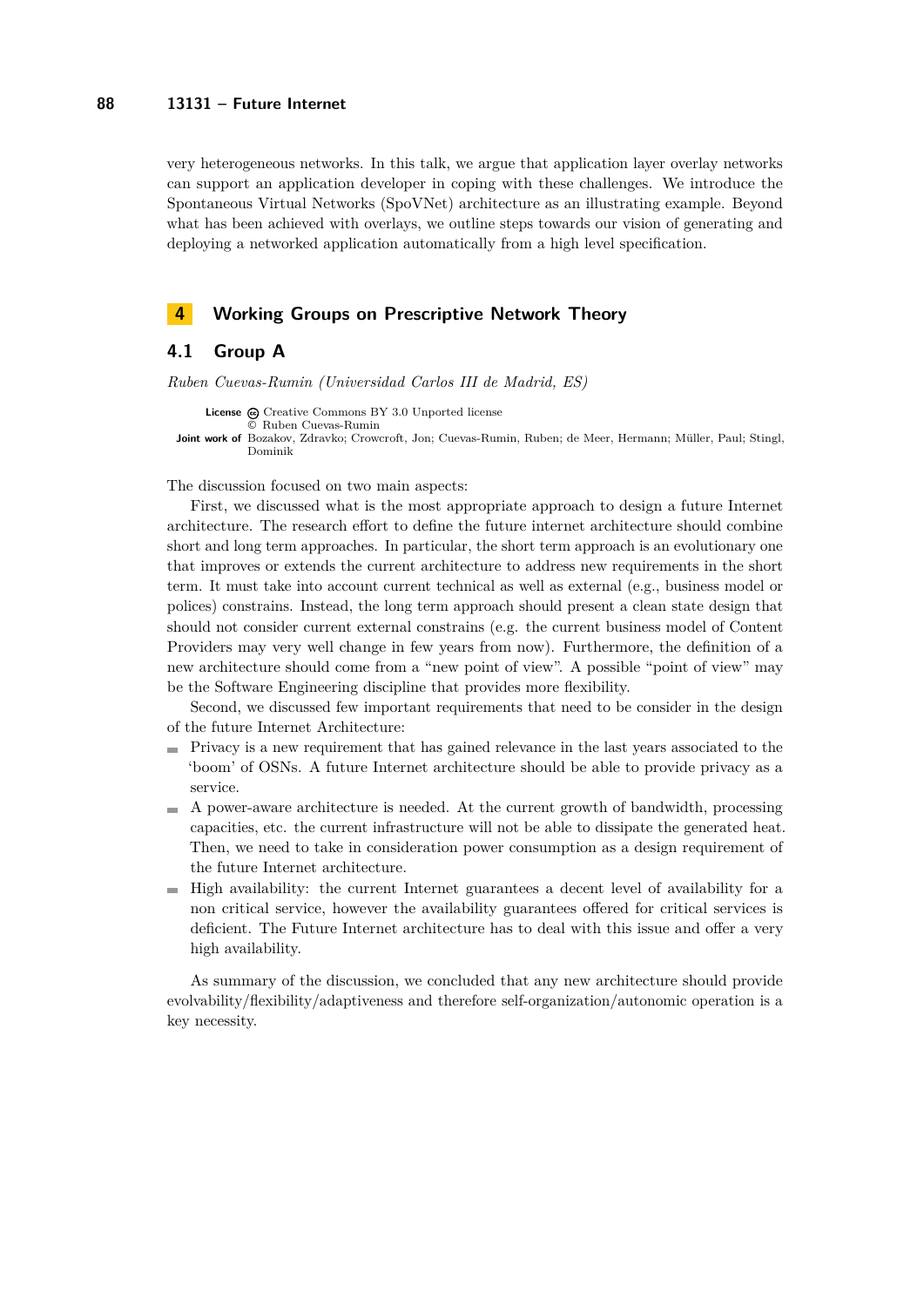## <span id="page-14-0"></span>**4.2 Group B**

*Markus Fidler (Leibniz Universität Hannover, DE)*

**License**  $\odot$  [Creative Commons BY 3.0 Unported](http://creativecommons.org/licenses/by/3.0/) license © [Markus Fidler](#page-14-0)

Group B discussed what we would refer to as the 'meta level' of prescriptive network theories, where we focused on:

- 1. the different means for construction of (Future Internet) networks, not only theories;
- 2. the spectrum of interesting issues (foci) that such means could concentrate on;
- 3. the possible degree of generality and of breadth.

With the goal of a formal theory in mind, we questioned whether there may be any fundamental laws in networking that lay out the foundation of such a theory, like the laws of nature in physics. During the discussion a number of examples of technical systems came up where basic constraints, rules, and/or theories exist that have greatly advanced the respective fields and in some cases have even been used in a 'generative way.' Examples include Shannon's capacity, Erlang's formulas, e.g., for dimensioning of telephony switches, and the AIMD-law in TCP congestion control.

Regarding networking, we first clustered the problems/fields that we want to address and based on this we formulated the kinds of means that we want to have. The fields of interest are (without claim to be complete):

- 1. high level
	- $=$  scalability, evolvability
	- $\equiv$  divide & conquer vs. (inevitable) interdependencies
- 2. functional
	- multicast
	- $=$  multihoming
	- mobility
- 3. non-functional
	- $=$  energy efficiency
	- $s$  security, privacy, quality of service (bandwidth, latency, fairness, etc.)
	- $e$  economy

In the following discussion, it came out that there are numerous formal theories and models that can provide a deep understanding how and in which way certain mechanisms work, e.g., queueing theory, graph theory, game theory, and many others. These methods are frequently used to analyze non-functional aspects. The question how to engineer a certain function resorts much less to theory and rather relies on cookbooks of known mechanisms that exist, e.g., for medium access control, ARQ, congestion control, and so on. While many non-functional aspects of these methods are well-understood, e.g., the throughput of ALOHA vs. CSMA, we seem to lack a generative theory that enables finding new mechanisms. Finally, considering network architecture on a high level, we face problems that are hard to formalize and hard to anticipate so that we are confined to guidelines and best practices. In conclusion, we formulated how formal we expect a prescriptive network theory to become with respect to the complexity of the problem:

**Computing a solution:** optimizing a protocol, naming scheme, etc.;

**Engineering a solution:** designing a custom network, e.g., WSN, enterprise, etc.; **Crafting a solution:** designing *the* Future Internet.

**Joint work of** Fidler, Markus; Gross, Christian; Hofmann, Markus; Pries, Rastin; Sarrar, Nadi; Tran-Gia, Phuoc; Mühlhäuser, Max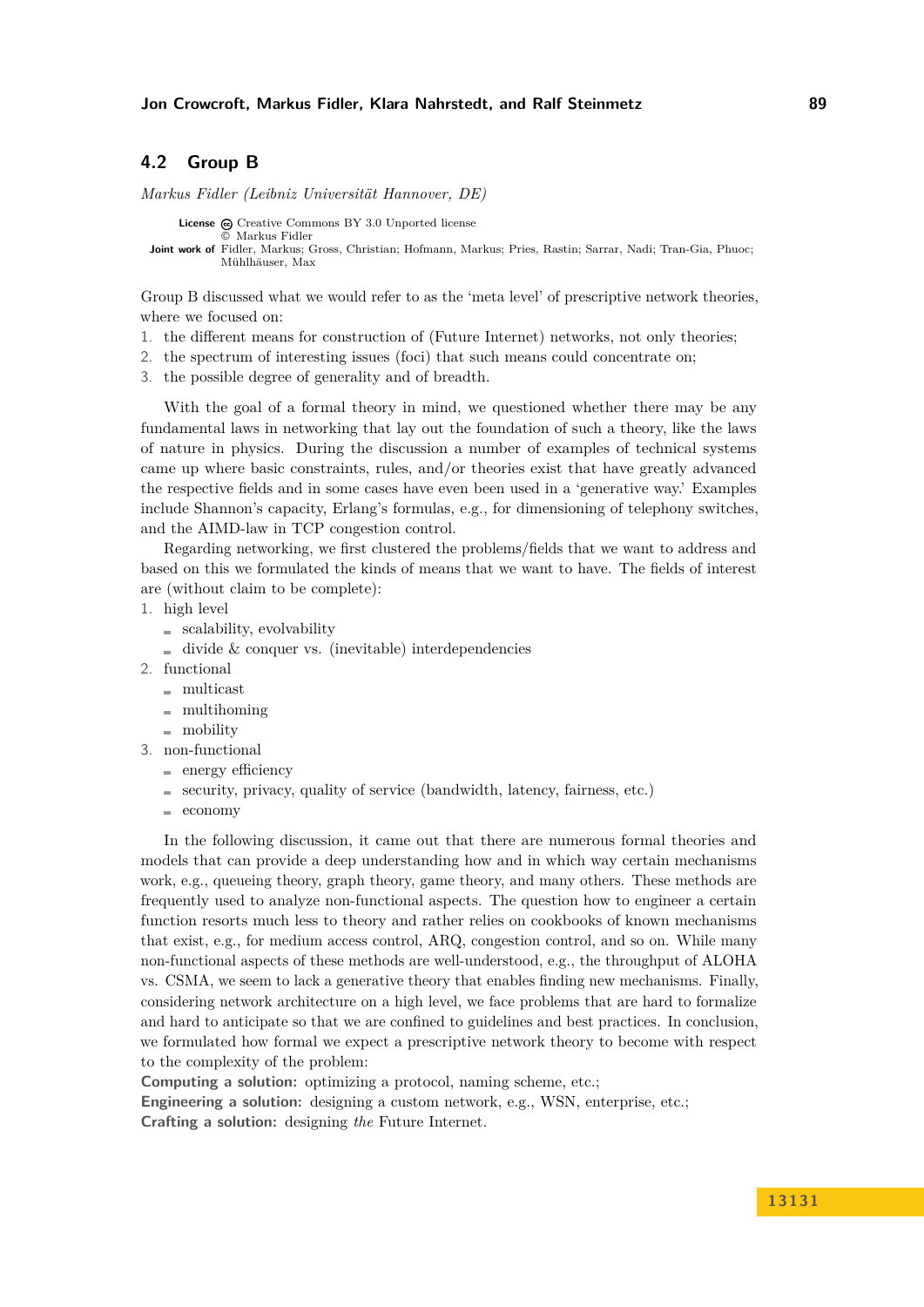## <span id="page-15-0"></span>**4.3 Group C**

*Florin Ciucu (TU Berlin, DE)*

**License**  $\odot$  [Creative Commons BY 3.0 Unported](http://creativecommons.org/licenses/by/3.0/) license © [Florin Ciucu](#page-15-0) **Joint work of** Ciucu, Florin; Hausheer, David; Hollick, Matthias; Karp, Brad; Karsten, Martin; Mathy, Laurent; Santini, Silvia

The group questioned existential aspects of a generic 'Formal Theory' such as the necessity of explaining vs. designing the 'reality', or its temporal positioning. One can in particular question the usefulness of a theory either retrospectively (as being meant to 'explain' what has been done so far) or prospectively (as being meant to help what has not been done yet). The group also addressed questions related to its limits and scope, and also attempted to define benchmarks for its usefulness. For instance, in the context of a hypothetical network theory, one should consider temporal aspects such as design time or the frequency of break downs.

One interesting analogy that emerged during the discussion is that while physicists take for granted inherent laws that nature obeys, network scientists are confronted with a lack of uniform laws since artificial entities are by default subject to many unknown and uncontrollable inputs. Moreover, while nature has inevitably led to unfortunate 'designs', those have been corrected by evolution; in turn, the role of 'evolution' in the context of artificial entities remains elusive.

The group then debated about the appropriateness of defining a 'prescriptive theory' in either a strict sense (i.e., axiomatically driven) or more generally by considering in particular conducive facets for system design. The follow-up discussion assumed the existence of such a theory, whose axioms could be conceivably applied to building a network, but which eventually would turn out as bogus. This apparent contradiction was resolved by arguing that an 'accurate' theory can only produce a single network, in which case 'restrictive' would be semantically more appropriate than 'prescriptive', as a qualifier for 'theory'. The rather contrived line of thought that emerged was followed by an enlightening contrast between architects who can both follow and break design principles, and network scientists who are confronted at the very least with the lack of specifications for network input.

In attempting to exemplify success stories of prescriptive theories, the group first mentioned control theory and its key role to transport protocols, meta-routing, or XCP. The initial consensus was that control theory is only partly prescriptive and that it is restricted by the need of making many simplifications and assuming complete knowledge. In an effort to underline the challenges faced by network scientists, it was humorously speculated that control theorists believe that 'everything' (including networks) can be controllable or at the very least explained. The second example was game theory which was thought to be as being more prescriptive than other theories by arguing that it starts out with the axiom that players act in their own interest. However, by reflecting on applications to selfish routing, the prescriptive facet of game theory started being questioned by considering the position of ISPs. Queuing theory was the last example, and that was argued to be characterized by descriptive rather than prescriptive aspects since it is based on axioms of mathematics.

Another separate line of discussion concerned broken aspects and possible fixes in the current Internet. Immediate facts being mentioned included the existence of too many protocols for the same purpose, the network overloading with functionality, the lack of bounded latency, the apparent impossibility of building proper firewalls, the lack of extreme availability and reliability, or the unclear role of admission control. A possible cause for the current frustrating state of the Internet was identified to be that functionality itself is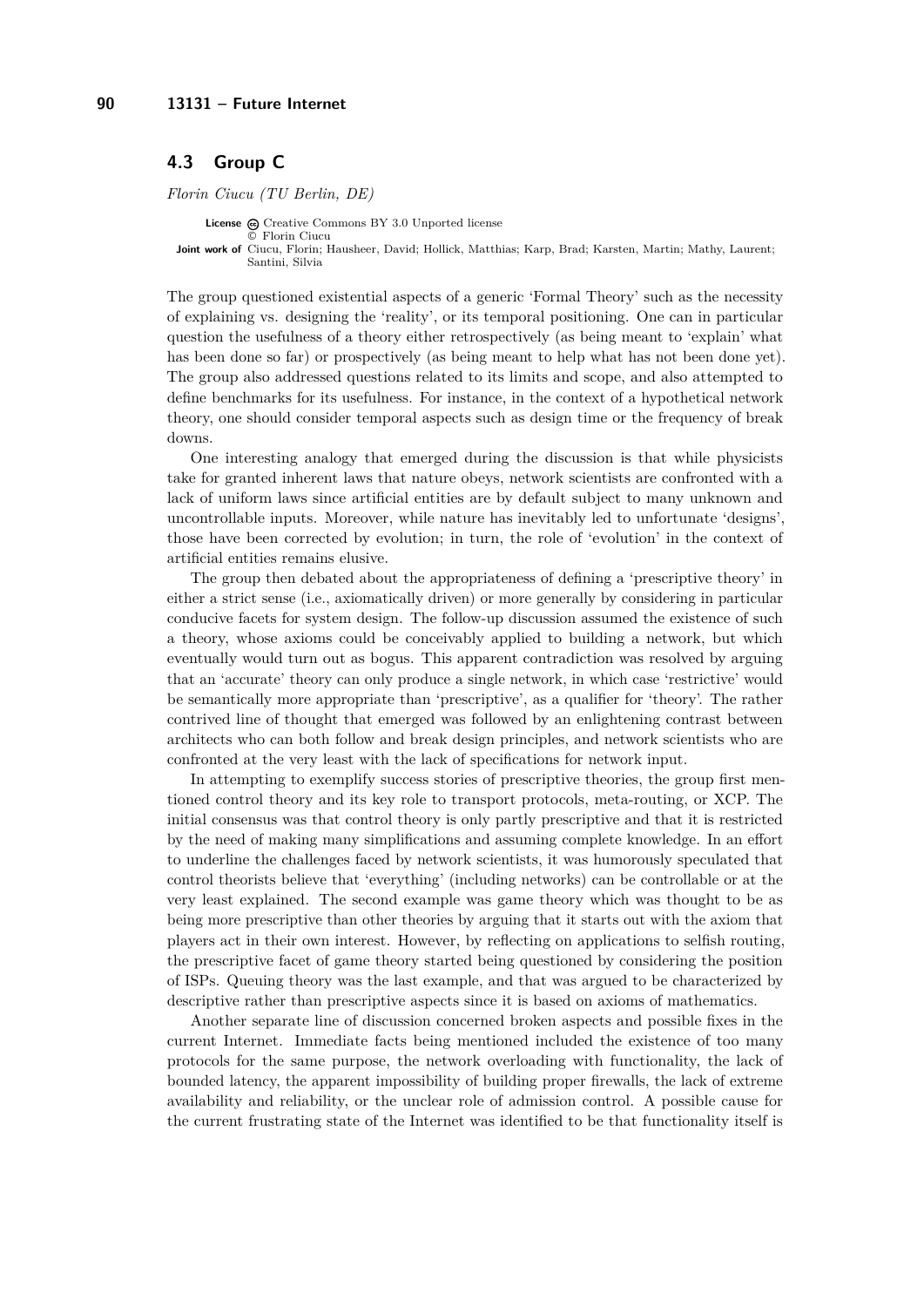indistinguishable from the infrastructure. More concretely, the whole network appears to look like an embedded system, conceivably implying that who knows the infrastructure also knows the functionality. In plastic terms, the Internet was compared to a washing machine, and it was further recommended to adopt similar principles as the airline industry, i.e., immediate redesign after failure.

The discussion overall spurred some meta-thoughts which apart from being plausible certainly deserve being reflected upon:

- All theories are limited in scope and also in time.  $\equiv$
- Internet research is mostly empirical.  $\sim$
- Technology changes much faster than theorists can adapt.  $\blacksquare$
- We need evolution theory to model the Internet.  $\mathcal{L}_{\mathcal{A}}$
- Lets just accept there will not be a clean-slate Internet.

## <span id="page-16-0"></span>**4.4 Group D**

*Tobias Hoßfeld (Universität Würzburg, DE)*

License  $\textcircled{\tiny{\textbf{G}}}$  [Creative Commons BY 3.0 Unported](http://creativecommons.org/licenses/by/3.0/) license © [Tobias Hoßfeld](#page-16-0) **Joint work of** Dietrich, David; Hoßfeld, Tobias; Klug, Karl; Nahrstedt, Klara; Papadimitriou, Panagiotis

This report documents the discussions and outcomes of the working group D with the participants above during the Dagstuhl seminar on "Future Internet". Thereby, the group agreed to discuss on a methodology towards prescriptive network design and had a good mixture between researchers from industry and academia.

The term "prescriptive network design" reflects a theoretical approach to design a fullservice, comprehensive network close from scratch based on a set of constraints. As a result of the group discussions, five basic steps are to be fulfilled for prescriptive network design (PND). In particular, the constraints for network design have to be de-constrained in order to derive a minimum required functionality and an appropriate function split. As a pre-requisite, the elements of PND have to be identified, while the actual constraints and requirements are derived for a set of networks, use-cases, and models which are stored in a common database. Then, an interface between prescriptive and descriptive network design has to be defined in order to allow a flexible and adaptive solution (that may be seen as an iterative process where 'top-down' and 'bottom-up' are converging to a pragmatic, near-optimal solution). Thus, the recommended methodology for PND is as follows.

- Step 1. What are the elements of prescriptive network design? m.
- $\blacksquare$  Step 2. Database of networks, use-cases, models, etc.
- Step 3. Minimum function split  $\sim$
- $\equiv$  Step 4. Interface between pre-/descriptive
- $\blacksquare$  Step 5. Recommendations from theory

Step 1 addresses the elements of PND. It has to be derived which are the basic elements, what are the properties of the elements, the capabilities of the architectural elements, and which are the required fundamental services. Thereby, it can be distinguished between a) functional and b) non-functional elements, constraints, or requirements. An example of a functional element is the negotiation of resources, quality guarantees, security, etc. Thereby, the location of functions has to be considered in PND, too. Non-functional elements address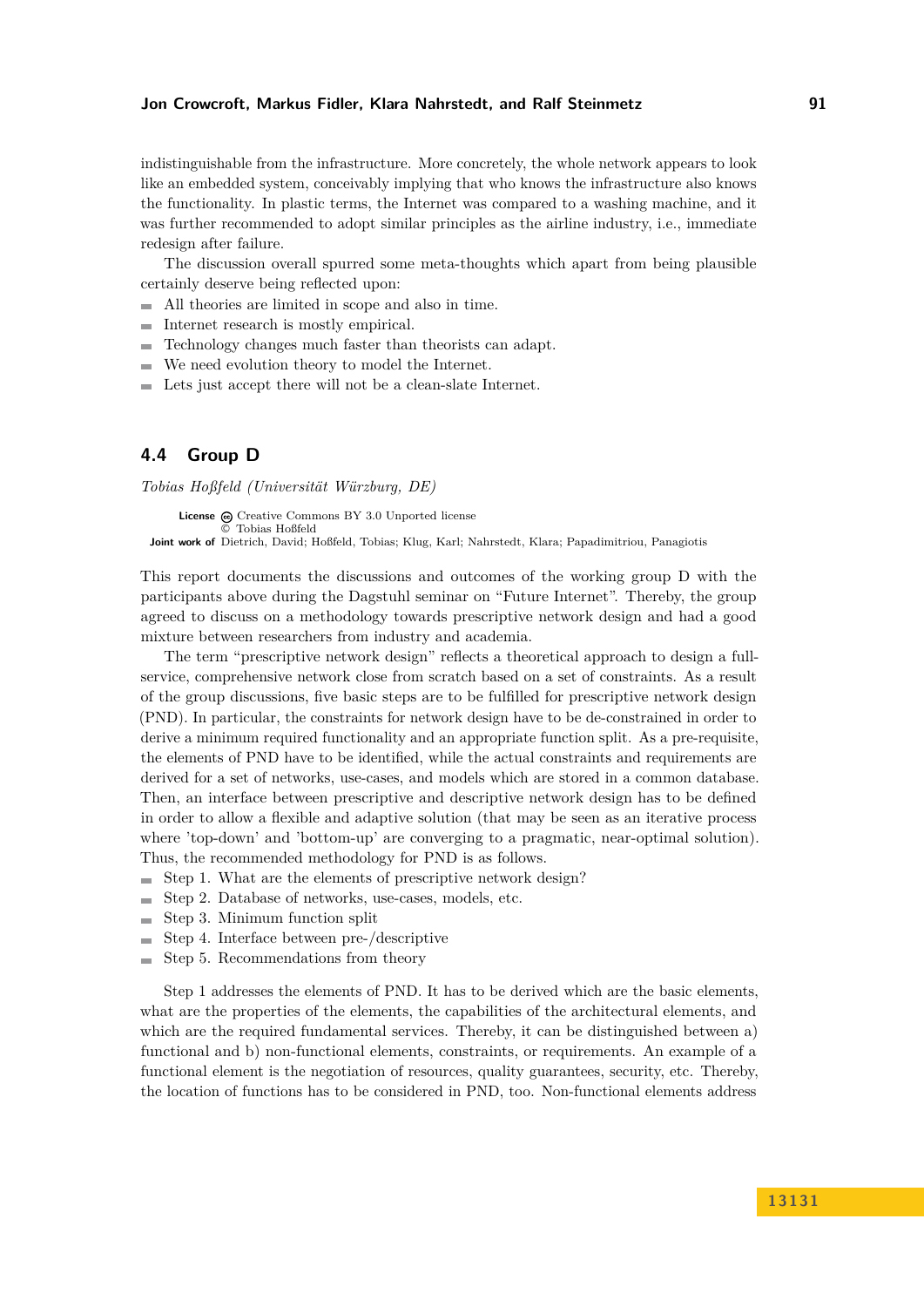for example scalability. However, it has to be clarified which are the basic elements of PND, e.g. protocols, topology, switches, etc.

Step 2 recommends a database of networks, use-cases, models, etc. In particular, the requirements for those use-cases are to be derived and collected. This includes non-functional and functional constraints or requirements, as well as business model constraints or requirements. In general, models for different use-cases, models for network dynamics, etc. have to be taken into account in this database. A concrete use-case is for example an educational campus with changing traffic demands according to the students habits and living on the campus.

Step 3 aims at de-constraining the constraints and tries to derive the minimum function split. This minimum function split reflects the smallest denominator in order to compose higher functions and services, i.e., it is the basis for functional composition. In particular, a classification of the constraints and requirements from the use-cases is to be developed. Then, the function split of the PND is based on this classification. Thereby, the minimum number of functions is to be derived, but the complexity of functions has to be considered too.

Step 4 of the recommend methodology is the definition of an interface between prescriptive and descriptive network design. Since the different services know best their requirements, it seems to be straightforward that the services describe their requirements themselves. The prescription is implemented via an interface between different services in order to design the network from a holistic point of view for all services. This interface allows an adaptive and flexible network design.

Finally, Step 5 of the PND are recommendations by the theory. In particular, the theory of PND should answer questions like the following. "How to design the network protocol stack?" "What is an appropriate network topology for the basic elements?" "How shall concrete mechanisms, e.g. schedulers, look like?" As an outcome of the PND theory, tools for network planning but also for network operation may be derived. This is in particular relevant in the context of network virtualization and the different stakeholders like physical infrastructure providers, virtual network provider, and virtual network operator. From a business point of view, use-cases may be defined with prescriptive description of networks, which lead to valid business cases for network operators.

## <span id="page-17-0"></span>**4.5 Group E**

*Oliver P. Waldhorst (KIT – Karlsruhe Institute of Technology, DE)*

License  $\textcircled{c}$  [Creative Commons BY 3.0 Unported](http://creativecommons.org/licenses/by/3.0/) license © [Oliver P. Waldhorst](#page-17-0) **Joint work of** Godfrey, Philip Brighten; Kühn, Paul; Liebeherr, Jörg; Menth, Michael; Smith, Jonathan; Waldhorst, Oliver P.

Motivated by the statements of the seminar participants in the opening session the group selected 'latency' as an example requirement for future Internet architectures and discussed reasons for latency as well as ways of reducing it using architectural and methodical approaches. The group identified transmission / propagation delay, switching delay, queuing delays, and security handshakes as main sources of latency. While some of these sources cannot be changed, e.g., propagation delay is bounded by the speed of light or handshakes cannot be avoided without sacrificing security, some other can be tackled by changes architecture or paradigms. This holds in particular for queuing delays introduced by router buffers.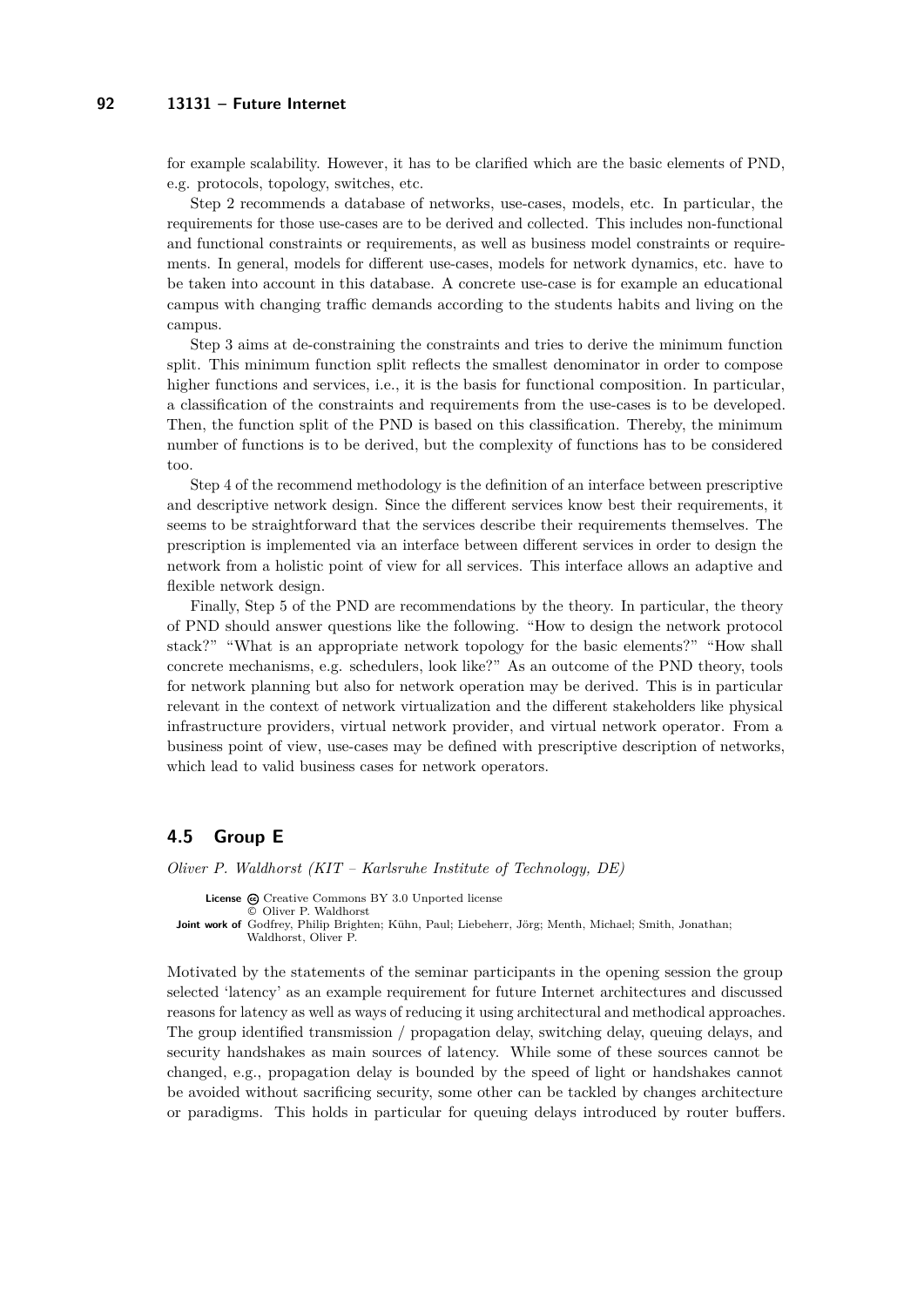Architectural changes for reducing queuing delays include a circuit switching architecture without any buffers, which means trading delay for loss, or losing the statistical multiplexing gain. Obviously, controlling latency is expensive, since it requires sophisticated control mechanisms. Another way to reduce latency in general is multiplexing resource usage across multiple resources, for example by requesting a web site from multiple servers and using the first response. From a methodical point of view, a formalism is required to compare one architecture for reducing latency to another. One example is the enhancement of the Axiomatic Basis for Communication proposed by Martin Karsten et al. with means to compute latency.

## <span id="page-18-0"></span>**5 Podium Discussions**

## <span id="page-18-1"></span>**5.1 Experimentally driven research**

*Tobias Hoßfeld (Universität Würzburg, DE)*

License  $\textcircled{c}$  [Creative Commons BY 3.0 Unported](http://creativecommons.org/licenses/by/3.0/) license © [Tobias Hoßfeld](#page-18-1)

On the second day of seminar, experimentally driven research was one of the major discussion topics. To this end, five different talks were given to stimulate the discussions among the participants:

- Martina Zitterbart and Oliver Waldhorst: "overlay networks as innovation engines"  $\sim$
- Jörg Liebeherr: "experimentally driven networking research"  $\blacksquare$
- Brad Karp: "wide-area distributed system deployments yield fundamental insights"  $\sim$
- Markus Hofmann: "*<*provoke*>*research testbeds considered harmful*<*/provoke*>*" ÷
- Phuoc Tran-Gia: "some reflections on experimentally-driven research and testbeds in  $\overline{\phantom{a}}$ future network research".

Finally, a podium discussion with the speakers above took place in order to raise questions to the speakers and to express own opinions about experimentally driven research.

Just before the podium discussion, Phuoc Tran-Gia gave a talk and shared his reflections on experimentally-driven research and testbeds in future network research. Thereby, the following five key observations and statements were made by Phuoc Tran-Gia.

1. Analytical studies are necessary for future Internet research. A recommended structure of experimental-driven research projects includes two different facets that are (A) research (sub-)projects and (B) the experimental facility. On one hand, the research (sub-)projects (A) are needed to investigate particular questions in the context of future network research. This does not necessarily mean that those research projects need to be tested within an experimental facility, but the answer to those research questions may also be derived from theoretical studies, i.e. analytical approaches or simulations. One particular future internet research question addresses scalability which requires in particular simulations and analytical models to overcome limitations of testbeds in size. On the other hand, the experimental facility (B) is to be developed. Sometimes this facility is then used by the research projects from (A). This structure of experimental-driven research was successfully applied in the G-Lab project combining future internet research and experimentation, whereby the experimentation consumed  $10-15\%$  of the overall efforts in the G-Lab project. As a prerequisite for experimental-driven research projects, test cases and test interfaces in the experimental facility need to be defined. Only parts of the developed solutions in the research projects  $(A)$ , e.g. some virtualization mechanisms, may then be tested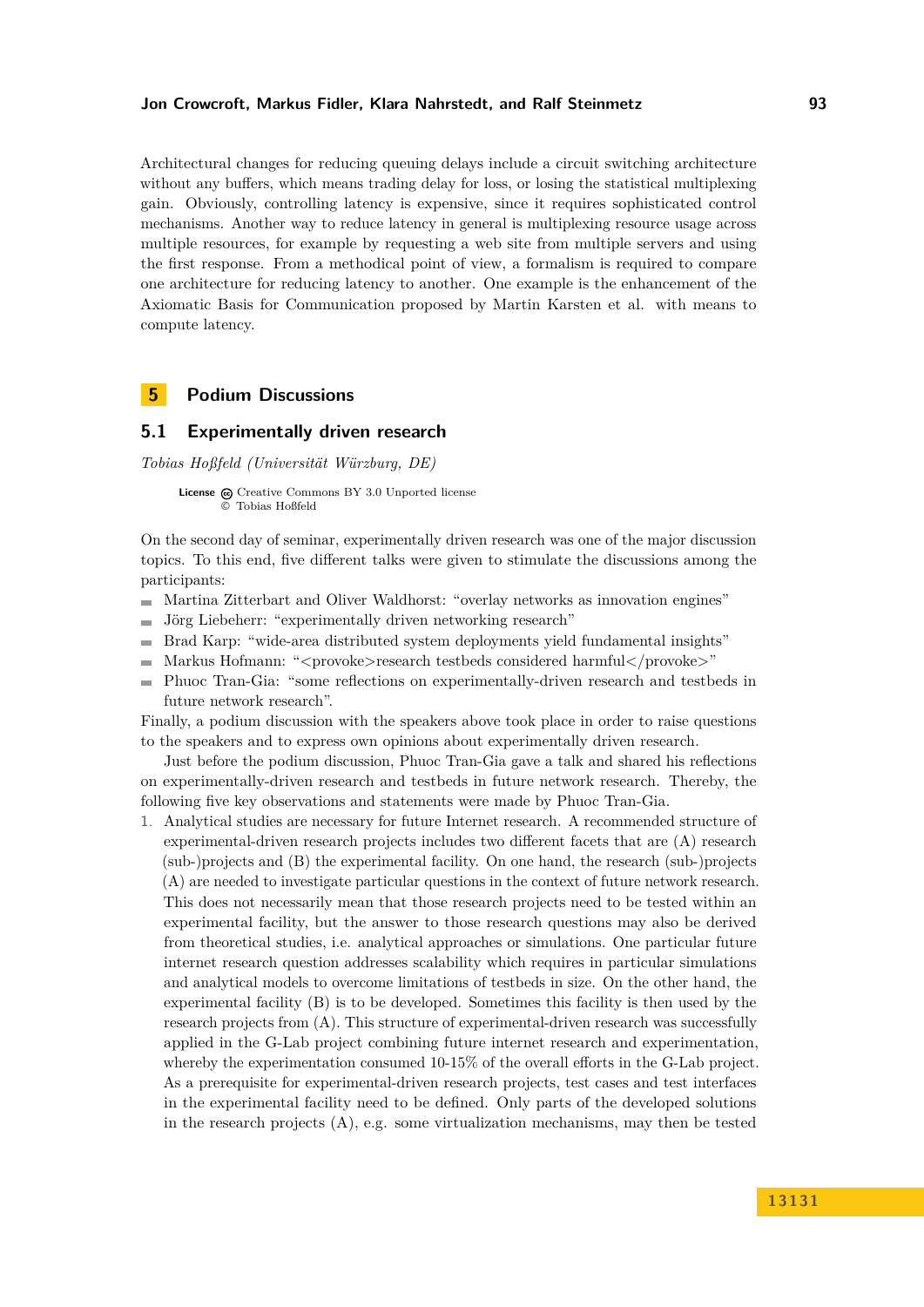later within the experimental facility (B). Hence, successful experimental-driven research needs a combination of measurements, simulations, analysis.

- 2. Generic experimental platforms have the following advantages. They enable large-scale experimental platforms which can be reused for several test-cases. This reduces the setup time for the testbed initiation phase. Further, the generic experimental platform provides a clean environment which allows to generate reproducible results. The reproducibility of the experiments is however questionable. Another advantage of generic experimental platforms is adaptability which allows to enlarge a number of nodes in the test phase easier, to quickly change test images in the platform, to enable federation with testbeds, etc. Finally, generic experimental platforms can in principle be designed for sustainability.
- 3. Major problems with generic experimental platforms however outweigh the advantages. Often, generic experimental platforms cannot be used in most emerging test cases, as they need e.g. special requirements not offered by the platform. The lifetime of generic experimental platforms is limited due to the hardware and software lifecycles. Further, the question is raised how generic is a generic testbed, how to do scalability analysis, whether experiments are really reproducible. The question arises how "real" are experimental platforms? Conducting measurements e.g. in Planetlab and via crowdsourcing show that the obtained results are not representative. Another major drawback of generic experimental platforms is the fact that the focus is often only on the testbeds itself while classic methods are often neglected. For example, testbeds can only partly support overload-preventive design process and hardly support scalability analysis. Another example is network-aware application design which makes testbeds more complex. Thus, it is an open question whether application-aware network design & network-aware application design benefit from testbeds.
- 4. Some observations on generic testbeds were stated. First, most testbeds are underutilized, many testbeds are not used by industries and there is a lack of users and experimenters of the testbed. Another observation is that generic testbeds start to break down in several disjoint testbeds. Further, maintenance costs for the testbed are significant and large efforts have to be spent for sustainability and life-time of the testbed.
- 5. Possible solutions to overcome the limitations of generic experimental platforms are the following. First it is important to design research projects together with experimental facility research (see statement 1. above). This includes to design and finance test projects together with the testbed setup. Further, software-defined experimental platforms are easy to extend and to change and may be combined with other techniques. For example, the human cloud and real users may be integrated in experimental facilities, e.g. by means of crowdsourcing. The integration of the human cloud is sometimes required, e.g. when looking at Quality of Experience (QoE), and cannot be offered by a machine cloud. Another recommendation is the federation and integration of special testbeds in generic experimental platforms in order to extend their capabilities and possibilities.

Directly after the presentation by Phuoc Tran-Gia, the podium discussion took place with the speakers on experimental-driven research in front of the audience: Martina Zitterbart, Oliver Waldhorst, Jörg Liebeherr, Brad Karp, Markus Hofmann, Phuoc Tran-Gia (in chronological order of presentations).

The first question to the panel was raised by Tobias Hoßfeld: "Is real user behavior important in testbeds? Do we have to include real users in testbeds? Can crowdsourcing help to identify problems like signaling storm?" There was, however, no agreement in the panel and in the audience about the integration of real users in testbeds. Jörg Liebeherr mentioned that the purpose of a testbed is to find limits of technologies, e.g., security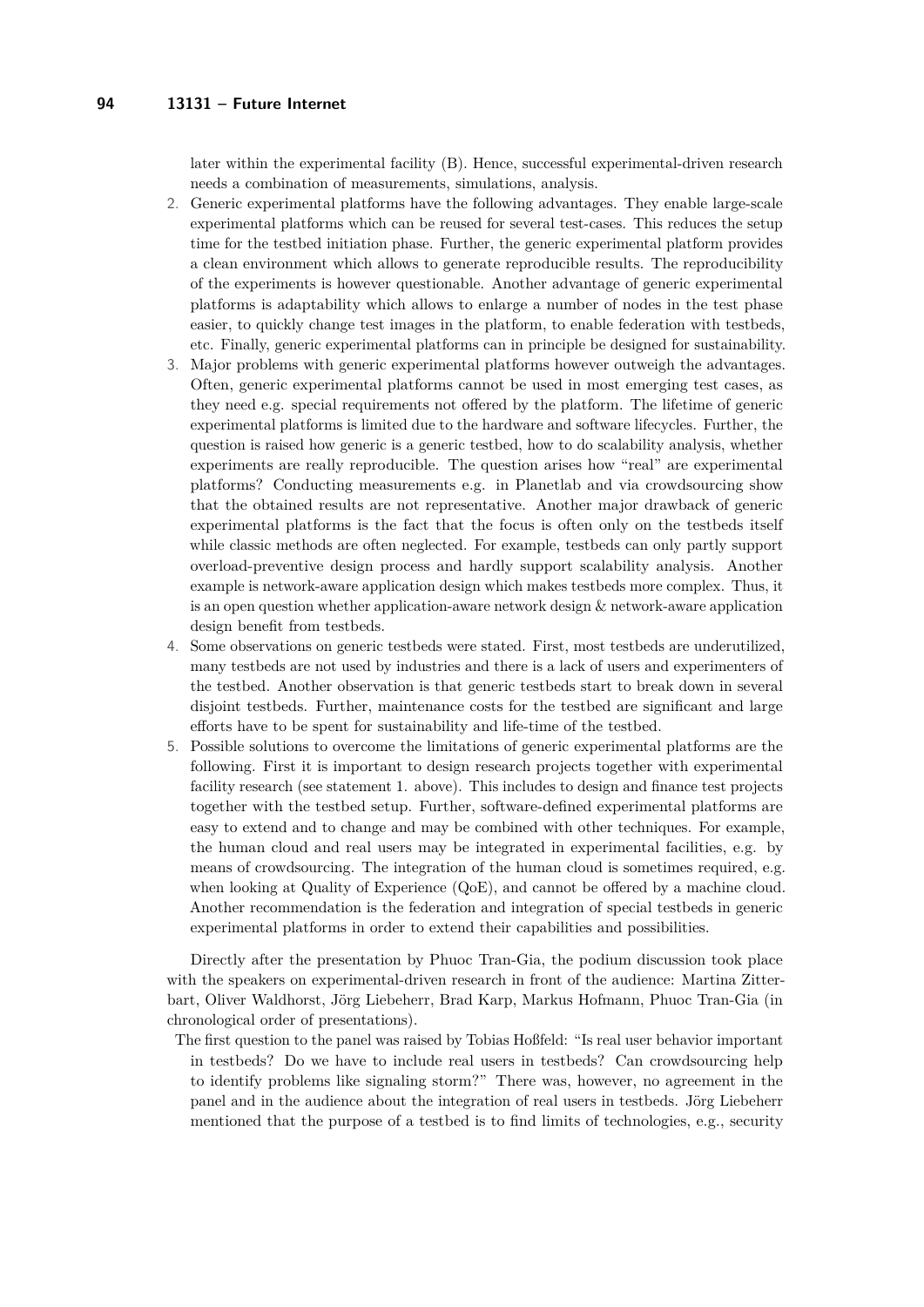features of cars are not tested using real users but dummies. In contrast, Phuoc Tran-Gia mentioned that the car example does not hold as other features are tested in fact by real users. Further, Markus Hofmann explained that real-world problems are overseen without real users. To this end, Brad Karp mentioned that there is a continuum between basic research and experiments and that crowd testing and machine testing are important. Another viewpoint was given by Oliver Waldhorst, as the application developer (as a real user) has to be considered in experiment-driven research, too.

- The second question was asked by Matthias Hollick and focused on the presentation by Markus Hofmann: "Do you provide a testbed for application developers?" Markus Hofmann explained that this is not done by their company, as they are only considering the requirements, expectations, and so on. Nevertheless, there is a change in research, as customers have to be asked about scenarios. Further, it is hard to predict the consequences of application development. In contrast, e.g., to car industry, scalability is an important issue in future networking research.
- Then, the discussion focused on scalability. Phuoc Tran-Gia mentioned that scalability analysis requires test theory, analytical models, etc.; it cannot be tested in testbeds. Scalability is a big challenge, because 1 Mio testing devices is not possible in a testbed, although it can be extended to a certain extent by crowdsourcing. Jon Crowcroft asked what will change when you test a system with 10 Mio users. Will unknown effects happen in large-scale, e.g., synchronization effects? Klara Nahrstedt mentioned the example of group dynamics from social science. In particular, group dynamics change depending on size of group and a change is observed between 1, 5, 10, 50, 100, 150 users, while above 150 users no additional changes happen. Jörg Liebeherr criticized that any scalability study leaves the reader unsatisfied, e.g., due to model assumptions. However, Paul Müller argued as mathematician that we can believe in 'small numbers' and draw conclusions for scalability analysis, since there are statistical methods to investigate scalability and to provide valid results. Markus Hofmann finally mitigates the discussion on scalability analysis, as it is not a binary decision to have large-scale experiments or not, since we need all different methods in research. It will not help to use just one or the other.
- Paul Kühn stimulated the discussions then in two different directions. First, the effects of social networks have to be considered in future Internet research which was commented by Jon Crowcroft that social networks and communication networks can be combined. Second, errors in software deployment and error propagation in software-defined networking need to be considered in (SDN) experiments. When considering Software Defined Networking, we have to deal with a lot of software errors. This will be problematic, because we first have to identify software problems. Brad Karp answered that when looking at Cisco, we have millions of lines of code, which we cannot take a look at. This will not be the case with SDN. However, Paul Kühn argued that the frequency of changes in software is a lot higher in SDNs. Paul Müller mentioned that a formal verification of software and tools for software verification are required, which is a general software problem, but tools are partly available as pointed by Brad Karp.
- Next, Phuoc Tran-Gia asked the following: "Is reverse-engineering of (human-designed and implemented) mechanisms science or engineering? Example: YouTube re-engineering of mechanism . . . and then the mechanism is changed with the next version." This was commented by an additional question by Paul Müller: "Is academia running behind industry, e.g., Skype?" However, Klara Nahrstedt noted that there are a lot of success stories coming out from university and academia. Markus Hofmann mentioned that industry does not care about optimal solutions, but pragmatic solutions. Industry often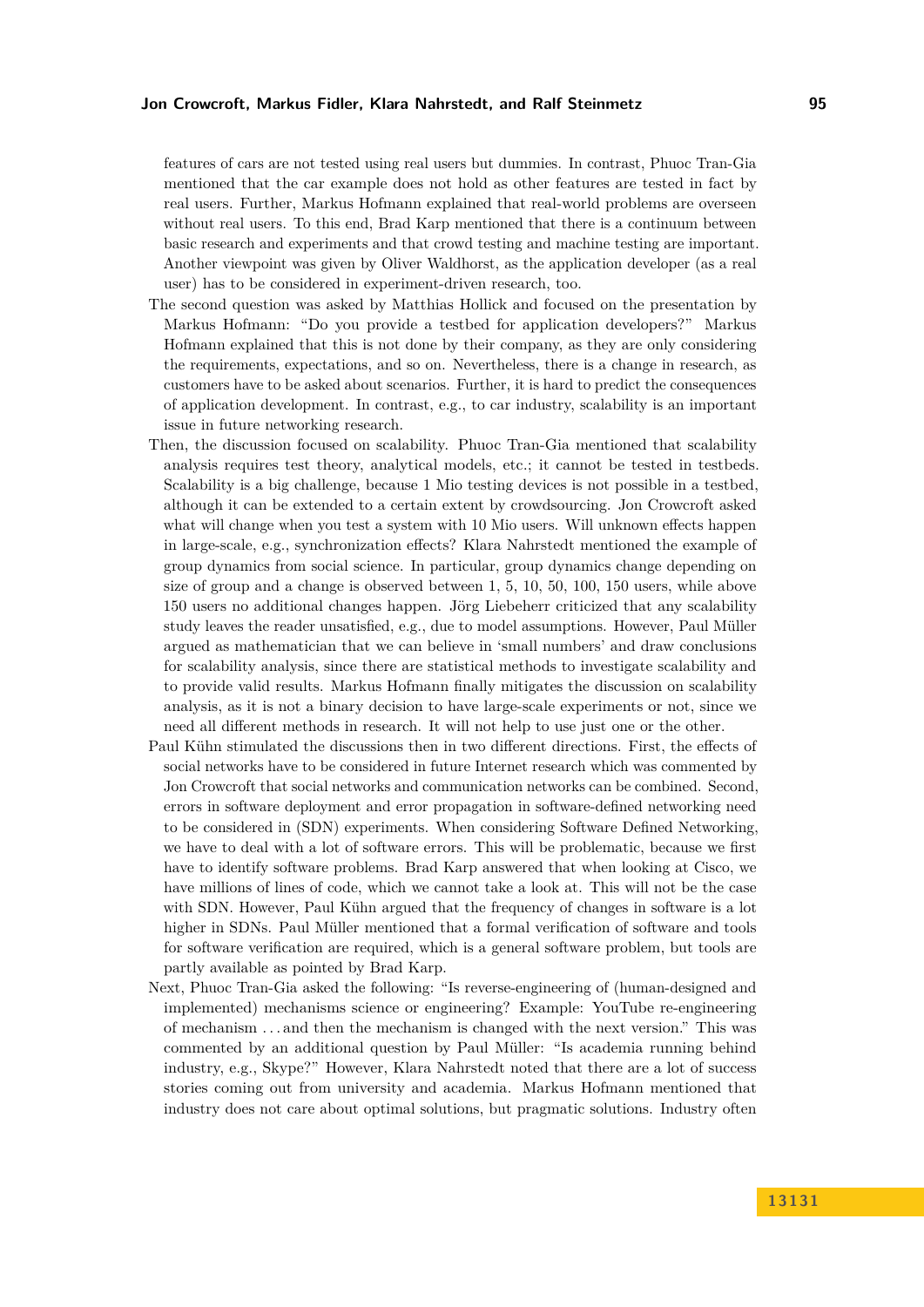gets along with a non-optimal version, while university often tries to find the optimum. The next question was raised by Klara Nahrstedt: "Heterogeneous devices are not supported by testbeds. How to plugin more realistic traffic patterns? How to bring applications closer to network testbeds?" Paul Müller mentioned the Seattle tool for this, while Phuoc Tran-Gia also stated that many testbeds are 'too low' and neglect applications and users.

The last question in the podium discussion was queried by Johnathan M. Smith: "How to sample and privatize data?" There was a lively discussion on sampling and privacy. Markus Hofmann answered that a large amount of data is available for research, but often not accessible due to privacy concerns, regulations, and so on. He additionally asked: "Can we make providers (like YouTube) share data?" and claimed that sampling and anonymization tools are required that are broadly acceptable. Even within companies, it is difficult to get data from other groups. Brad Karp agreed that anonymization is a hard problem and that it is unclear how to ensure anonymization of data.

### <span id="page-21-0"></span>**5.2 Use cases of SDN**

*Jon Crowcroft ((University of Cambridge, UK))*

License  $\textcircled{c}$  [Creative Commons BY 3.0 Unported](http://creativecommons.org/licenses/by/3.0/) license © [Jon Crowcroft](#page-21-0)

On the last day of the seminar, we had a session where we tried to enumerate some of the use-cases for SDN, and this is a partial list of what was captured:

- 1. multi tenant data centers have a need for specialised networking for different tenants who may have different network service requirements – just picking a few examples, one tenant might need multicast for serving IPTV, while another might need delay bounds for traders or gamers, whilst still another might need in-network processing to support better MapReduce task deterministic throughput.
- 2. Multi User VR and Massive Multiplayer Online Role Playing Games have large scale dynamic network requirements whose parameters keep changing – one could certainly imagine supporting this partly through SDN.
- 3. Live Migration of Virtual Machines is increasingly used both for load balancing and for high-availability/persistence during scheduled maintenance. VM Migration puts a spike load onto the net, and could interfere with routine steady state traffic unless serviced specially, and requires itself, specialised support for continued access (re-routing existing flows, and redirecting new clients, for example). This could be supported as an SDN function.
- 4. The Internet of Things (IoT) is touted as a big driver for networking (e.g. IPv6 deployment to support the massive increase in globally reachable devices). IoT will also require specialized network functionality (securing access, delay bounding access for some sensor/actuator cyber-physical applications, and many as yet unforeseen applications that will no doubt emerge).
- 5. Content Distribution Networks (CDN) need management. Some CDNs place difficult load on an ISP – especially CDNs that are all or partly P2P, perhaps interfering with peering arrangements. Managing this could easily be seen as a good match to SDN.
- 6. Middlebox management is sorely needed. Middleboxes increasingly are the main cause of ossification of the network – the inability to deploy new transport layer protocols or extensions is mainly traceable to the ad-hoc mature of the large number of different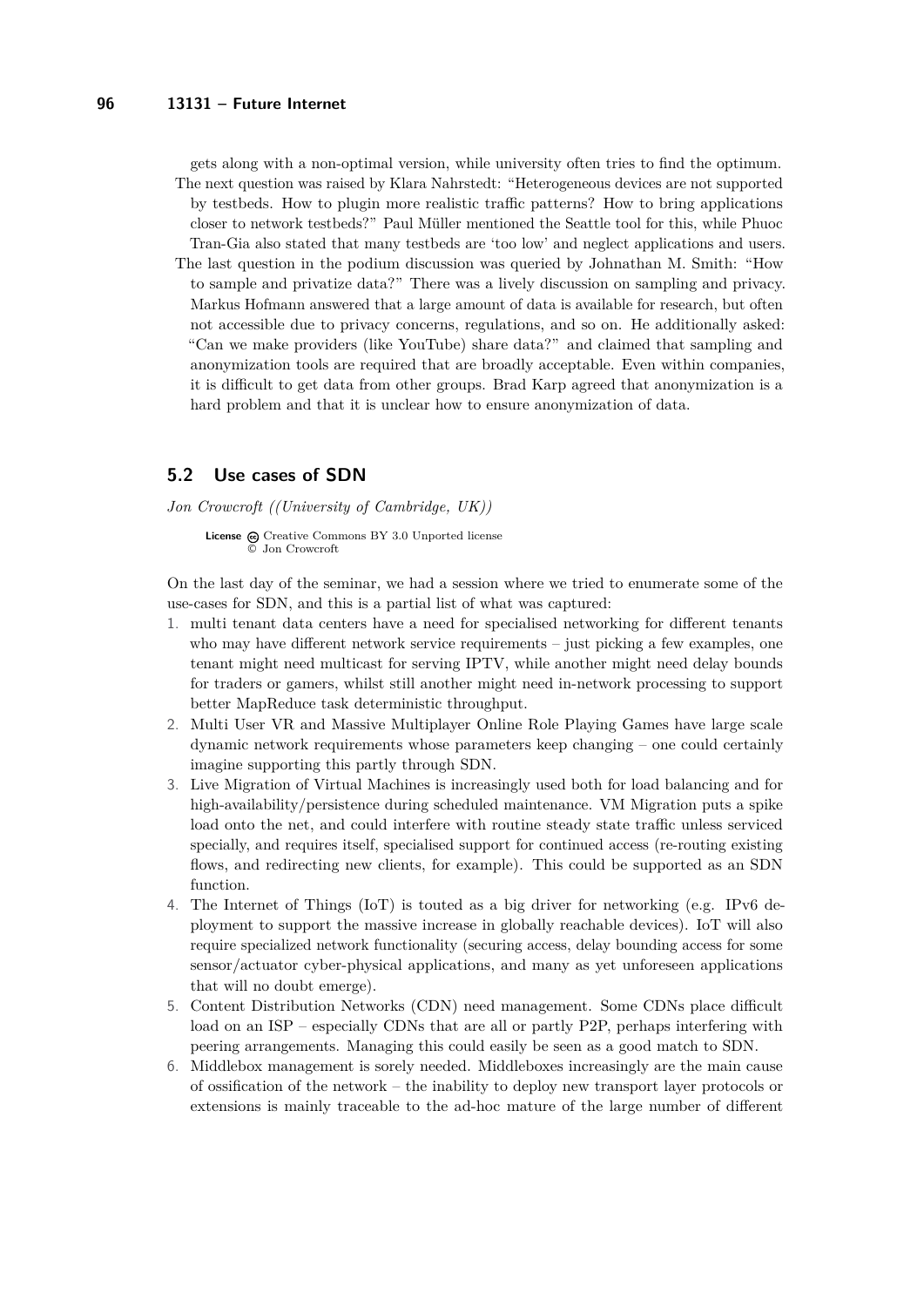middle box functions deployed throughout the Internet. Bringing these into a coherent framework would allow some semblance of progress to be made. SDN again would be the tool to replace the ad-hoc functionality with a clean slate programmable system with a public, open standard API.

- 7. This is the metaclass of the SDN use case management of multiple SDNs will itself be a challenge.
- 8. Hybrid clouds where the cloud supports a set of user applications and the set of SDN apps is an interesting case of meta-management. Co-existence of the applications and the customised, specialised support for these applications in the software defined network is a key requirement, for example, in today's' data centers.
- 9. Resilience in networks currently relies on ad-hoc approaches to providing replication. SDN can help unify a set of mechanisms under one control plane.
- 10. Cross-layer design of distributed applications requires potentially more open, possibly reflective APIs in SDN, so that the Application and the SDN can co-evolve efficiently.
- 11. Enterprise infrastructure setup is a key need in large scale private intranets. There are many such systems in the world, and often their owners incur high costs to provide customised network services. SDN offers a way to build more flexible networks that could be matched to an enterprise's needs more as a matter of configuration than bespoke engineering.
- 12. Improved security may be on the cards if SDN takes on board improved software practises, using safer programming languages, and trusted computing bases, and techniques for information flow analysis, software verification, and so forth.
- 13. One simple hope for SDN might be to take research results in policy routing (e.g. metarouting) and do a one-time replacement of BGP.

We also considered SDN in data plane.

- 1. Data plane middleboxes already interfere with TCP/IP packets in an unstructured way (frequently, to improve operation of protocols in wireless networks such as 3G and 4G nets, but also interfering with the ability to deploy new versions of TCP. SDN could include data plane packet processing, at least near the edges of the network where performance requirements can be met affordably.
- 2. Fine grain media control could be another SDN data plane activity  $-$  e.g. video and audio re-coding for different receivers with different rendering capabilities.
- 3. Network as a Service (NaaS) for data center (e.g. mapreduce) in-net application code has also been suggested as an SDN data plane task. The TCP incast problem can be solved by processing a fixed number of shuffle phase data packets in switches, with relatively simple tasks.

In addition to numerous use-cases or applications on top of SDN, SDN was also found to have the potential to connect technologies below the SDN implementation. But there are broader questions that we leave unanswered here:

- 1. Can we use SDN to Connect IP and non-IP networks?
- 2. Could we do layer 2 and layer 4 SDN via OpenFlow?
- 3. What could make SDN harmful?
- 4. What are the key SDN business cases?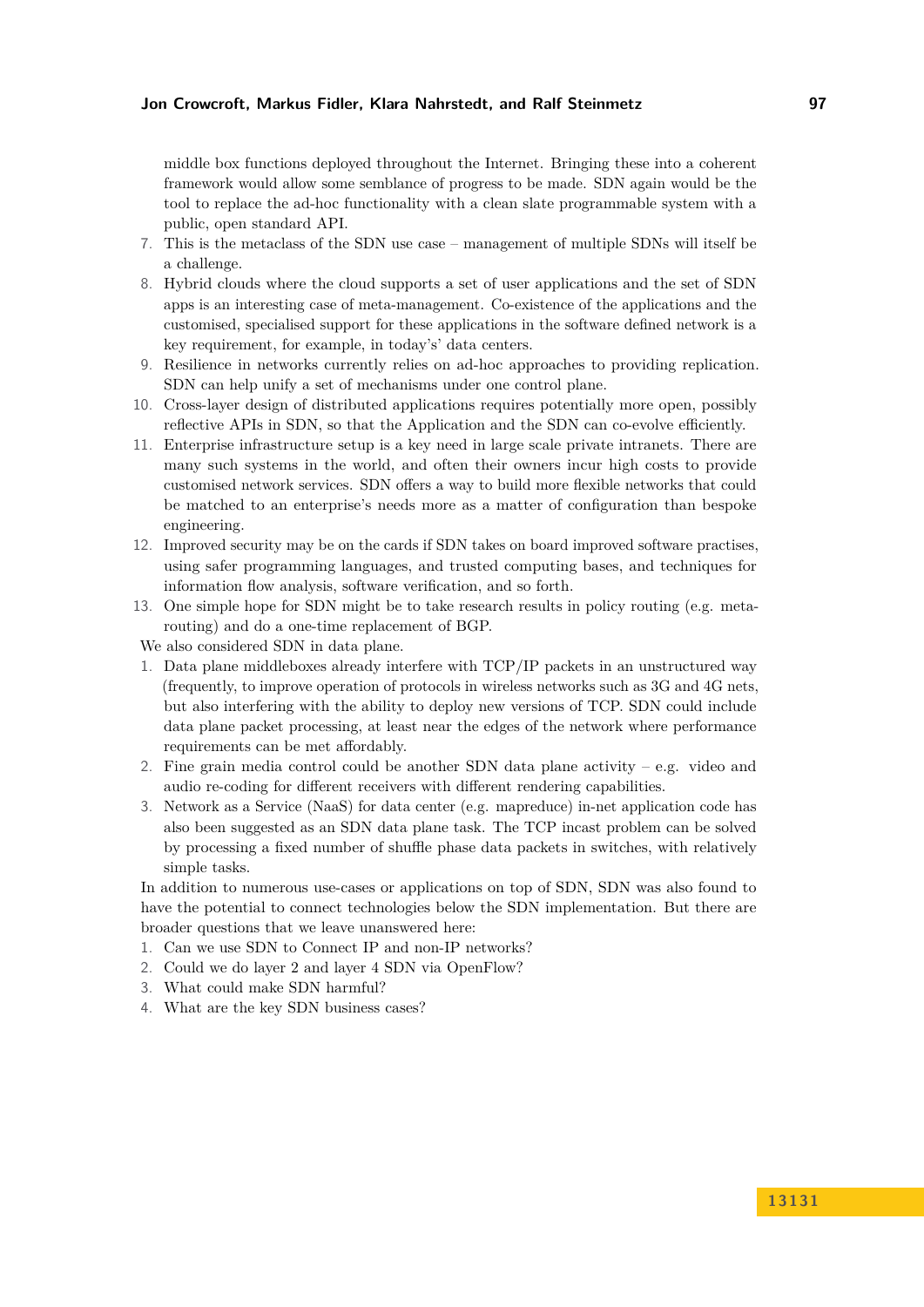# **98 13131 – Future Internet**

# <span id="page-23-0"></span>**6 Seminar Programme**

| Monday          | Prescriptive network theory                                                  |
|-----------------|------------------------------------------------------------------------------|
| $09:00 - 09:30$ | Welcome and general introduction                                             |
| $09:30-10:30$   | One minute madness: introduction of participants & Future Internet statement |
|                 | Scribes: Zdravko Bozakov and David Dietrich                                  |
| $11:00-12:00$   | Markus Fidler: introduction to prescriptive network theory                   |
|                 | Martin Karsten: a formal model of network communication mechanisms           |
|                 | Scribes: Christian Groß and Dominik Stingl                                   |
| 14:00-15:15     | Ralf Steinmetz: multi-mechanism adaptation for the future Internet           |
|                 | Jon Crowcroft: prescriptive network theories                                 |
|                 | Scribes: Christian Groß and Dominik Stingl                                   |
| $15:15-15:30$   | Definition of topics for group work and opinions                             |
|                 | Scribe: Zdravko Bozakov                                                      |
| 16:00-17:45     | Breakout sessions in group work                                              |
| 19:00-20:00     | Wrap-up of group work results in plenum                                      |

| Tuesday         | Experimentally driven research (in overlays)                                      |
|-----------------|-----------------------------------------------------------------------------------|
| $09:00 - 10:15$ | Martina Zitterbart/Oliver Waldhorst: overlay networks as innovation engines       |
|                 | Jörg Liebeherr: experimentally driven networking research                         |
|                 | Scribe: Nadi Sarrer                                                               |
| $10:45 - 12:00$ | Brad Karp: wide-area distributed system deployments yield fundamental insights    |
|                 | Markus Hofmann: <provoke>research testbeds considered harmful</provoke>           |
|                 | Scribe: Florin Ciucu                                                              |
| 13:45-14:20     | Phuoc Tran-Gia: some reflections on experimentally driven research and testbeds   |
|                 | in future network research                                                        |
|                 | Scribes: Rastin Pries and Tobias Hoßfeld                                          |
| $14:20-15:10$   | Podium discussion                                                                 |
|                 | Scribes: Rastin Pries and Tobias Hoßfeld                                          |
| 16:00-17:45     | Paul Müller: a virtual environment for distributed systems research               |
|                 | Jonathan M. Smith: NEBULA future Internet                                         |
|                 | Michael Menth: Conextion Exposure $(ConEx)$ – an experimental protocol for the    |
|                 | future Internet                                                                   |
|                 | Paul Kühn: automatic energy efficiency management of data center servers operated |
|                 | in hot and cold standby with DVDS                                                 |
|                 | Scribes: Panagiotis Papadimitriou and Ruben Cuevas-Rumin                          |
| 17:45-18:15     | Discussion and opinions                                                           |

| Wednesday     | SDN, virtualization, and OpenFlow                                                                 |
|---------------|---------------------------------------------------------------------------------------------------|
| $08:30-10:00$ | Wolfgang Kellerer: opportunities and challenges for Software Defined Network                      |
|               | systems                                                                                           |
|               | Klara Nahrstedt: Software Defined Networks for distributed interactive multimedia<br>environments |
|               | Laurent Mathy: $SDN++$ : beyond programmable plumbing                                             |
|               | Scribe: David Dietrich                                                                            |
| 10:30-11:00   | Panagiotis Papadimitriou: towards wide area network virtualization                                |
|               | Scribe: David Hausheer                                                                            |
| $11:00-12:00$ | Discussion, opinions, and use cases of SDN                                                        |
|               | Scribe: David Hausheer                                                                            |
| 12:00-12:15   | Seminar resume and farewell                                                                       |